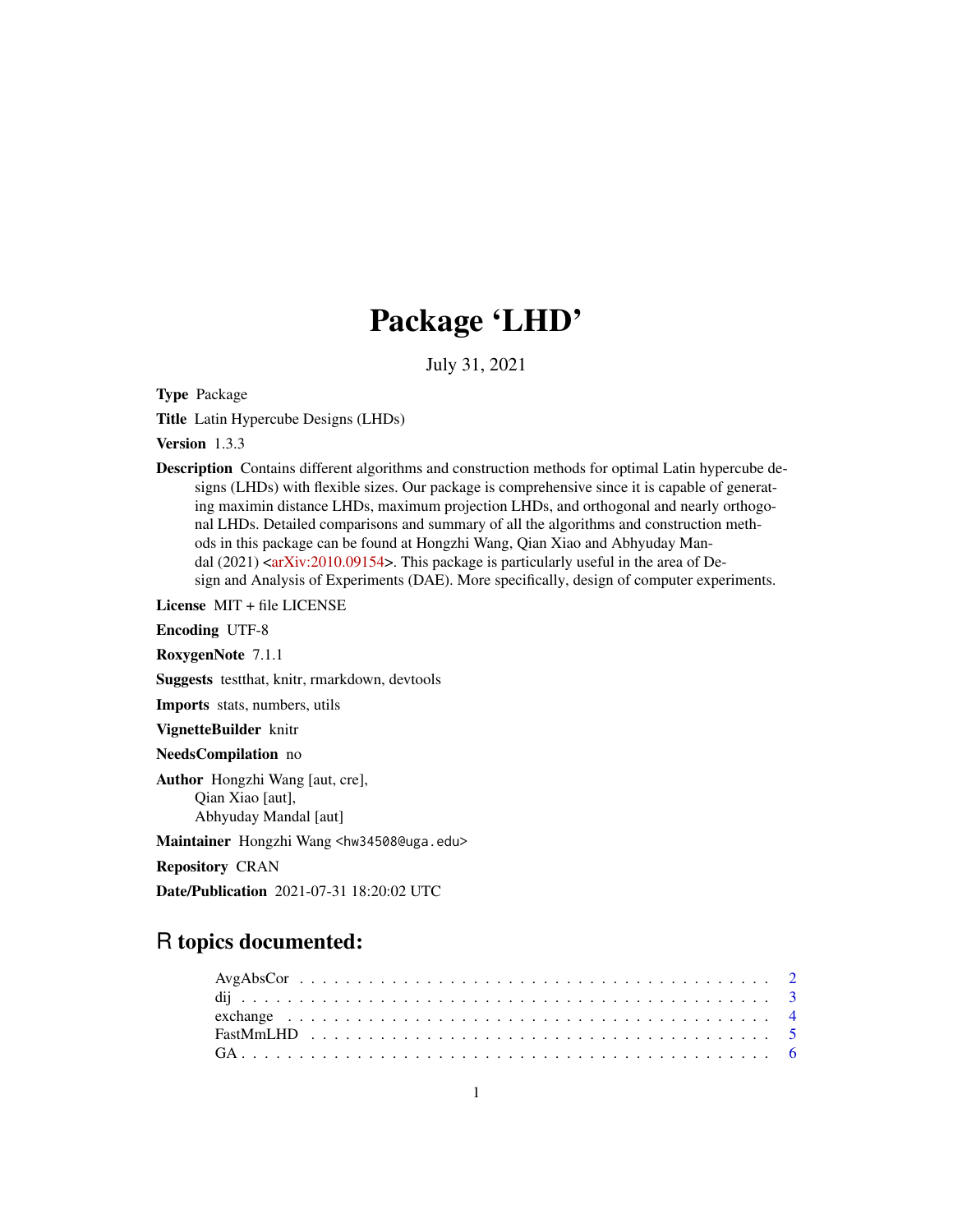# <span id="page-1-0"></span>2 AvgAbsCor

|       | -8  |
|-------|-----|
|       |     |
|       |     |
|       | -11 |
|       |     |
|       |     |
|       |     |
|       |     |
|       |     |
|       |     |
| phi p |     |
| rLHD  |     |
|       |     |
|       | -21 |
|       | 23  |
| WT.   | 25  |
|       |     |

#### **Index** [27](#page-26-0)

AvgAbsCor *Calculate the Average Absolute Correlation*

# Description

AvgAbsCor returns the average absolute correlation of a matrix

# Usage

AvgAbsCor(X)

# Arguments

X A matrix object. In general, X stands for the design matrix.

# Value

If all inputs are logical, then the output will be a positive number indicating the average absolute correlation of input matrix. average absolute correlation = \frac{2 \sum\_{i=1}^{k-1} \sum\_{j=i+1}^{k}|q\_{ij}|}{k(k-1)}

# References

Georgiou, S. D. (2009) Orthogonal Latin hypercube designs from generalized orthogonal designs. *Journal of Statistical Planning and Inference*, 139, 1530-1540.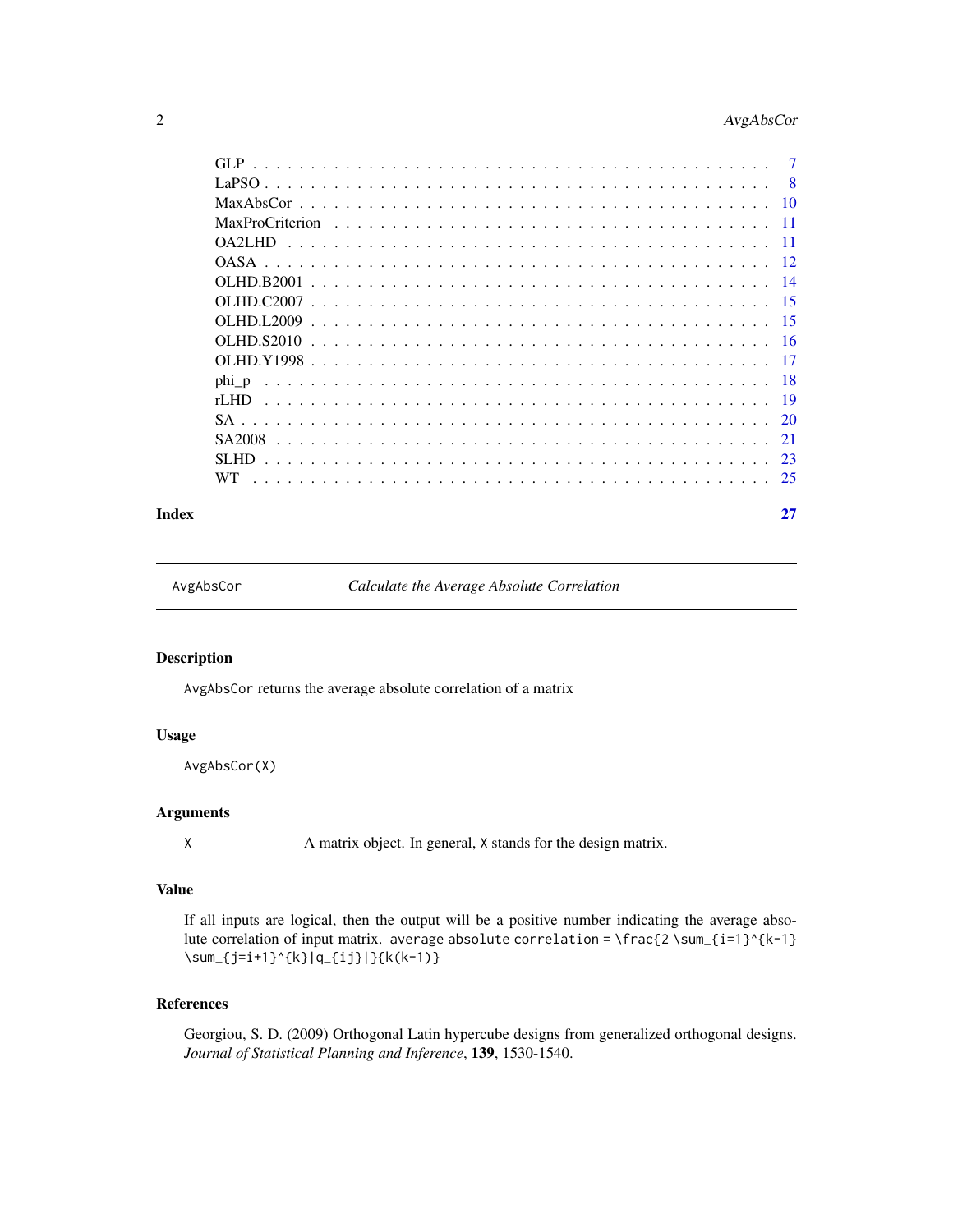#### <span id="page-2-0"></span>dij 33 die eeu n.C. Eeu n.C. Eeu n.C. Eeu n.C. Eeu n.C. Eeu n.C. Eeu n.C. Eeu n.C. Eeu n.C. Eeu n.C. Eeu n.C.

# Examples

```
#create a toy LHD with 5 rows and 3 columns
toy=rLHD(n=5,k=3);toy
```

```
#Calculate the average absolute correlation of toy
AvgAbsCor(X=toy)
```
#### dij *Calculate the Inter-site Distance*

# Description

dij returns the inter-site distance of two design points of an LHD

### Usage

dij(X, i, j,  $q = 1$ )

# Arguments

| X | A matrix object. In general, X stands for the design matrix.                                                                                                                 |
|---|------------------------------------------------------------------------------------------------------------------------------------------------------------------------------|
| i | A positive integer, which stands for the i <sup><math>\lambda</math></sup> th row of X.                                                                                      |
| Ĵ | A positive integer, which stands for the $\dot{\gamma}$ <sup>th</sup> row of X. Both i and j should be in<br>$[1,\text{now}(X)]$ and they should not be equal to each other. |
| q | The default is set to be 1, and it could be either 1 or 2. If q is 1, dij is the<br>Manhattan (rectangular) distance. If q is 2, dij is the Euclidean distance.              |

# Value

If all inputs are logical, then the output will be a positive number indicating the distance.  $\text{d}i \text{ }j =$ \left\{\sum\_{k=1}^{m} \vert x\_{ik}-x\_{jk}\vert ^q \right\}^{1/q}

# Examples

#create a toy LHD with 5 rows and 3 columns toy=rLHD(n=5,k=3);toy

#Calculate the inter-site distance of the 2nd and the 4th row of toy (with default q)  $dij(X=toy, i=2, j=4)$ 

#Calculate the inter-site distance of the 2nd and the 4th row of toy (with q=2) dij(X=toy,i=2,j=4,q=2)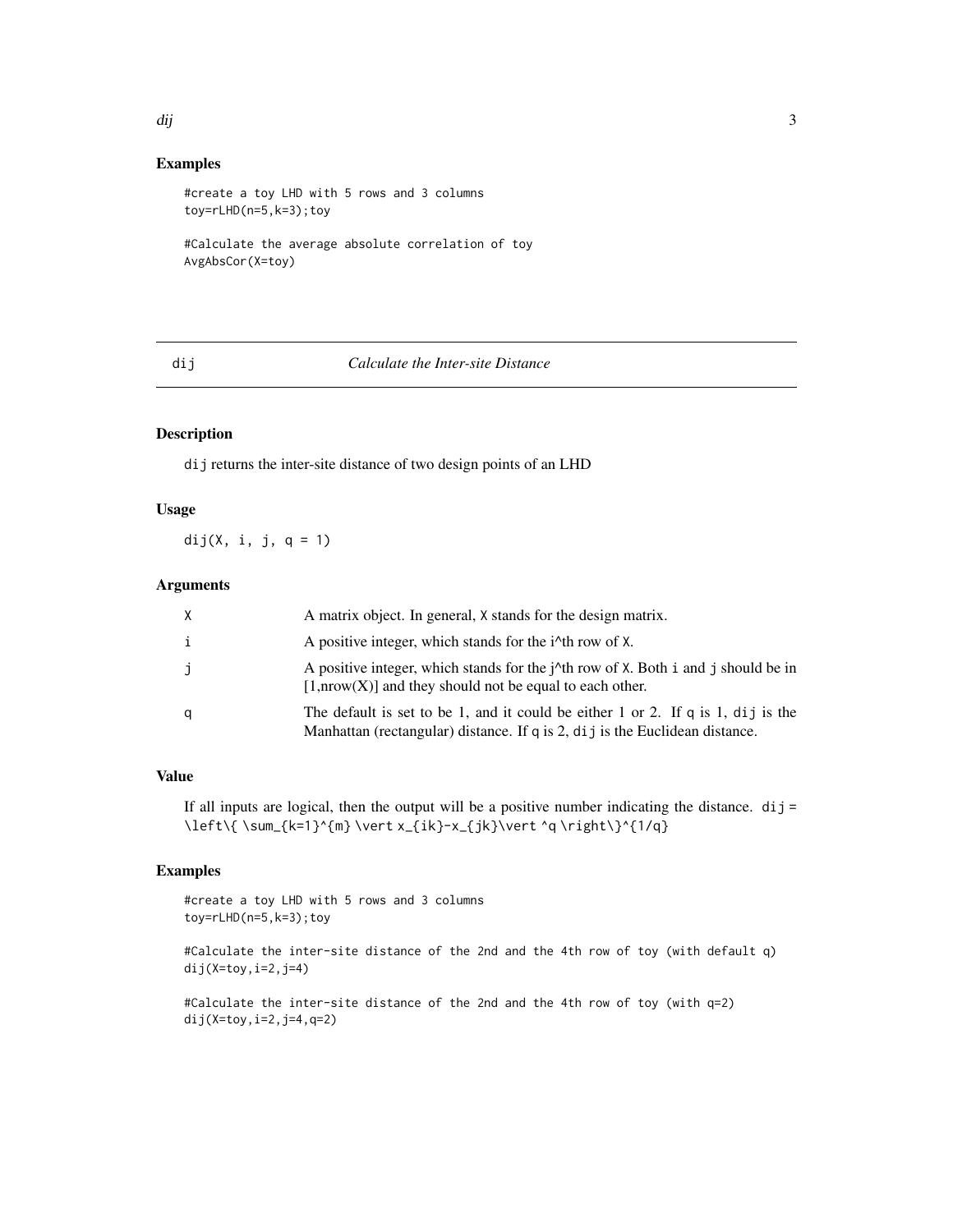<span id="page-3-0"></span>

# Description

exchange returns a new matrix by switching two randomly selected elements from a user-defined matrix

#### Usage

 $exchange(X, j, type = "col")$ 

# Arguments

| Χ    | A matrix object. In general, X stands for a design matrix.                                                                                                                                   |
|------|----------------------------------------------------------------------------------------------------------------------------------------------------------------------------------------------|
| j    | A positive integer, which stands for the <i>i</i> <sup>1</sup> th column (or row) of X, and it should<br>be within $[1,\text{ncol}(X)]$ (or $[1,\text{nrow}(X)]$ ).                          |
| type | An exchange type. If type is "col" (the default setting), two random elements<br>will be exchanged within column j. If type is "row", two random elements will<br>be exchanged within row j. |

#### Value

If all inputs are logical, then the output will be a new design matrix after the exchange.

# Examples

```
#create a toy LHD with 5 rows and 3 columns
toy=rLHD(n=5,k=3);toy
#Choose the first column of toy and exchange two randomly selected elements.
try.col=exchange(X=toy,j=1,type="col")
toy;try.col
#Choose the first row of toy and exchange two randomly selected elements.
try.row=exchange(X=toy,j=1,type="row")
toy;try.row
```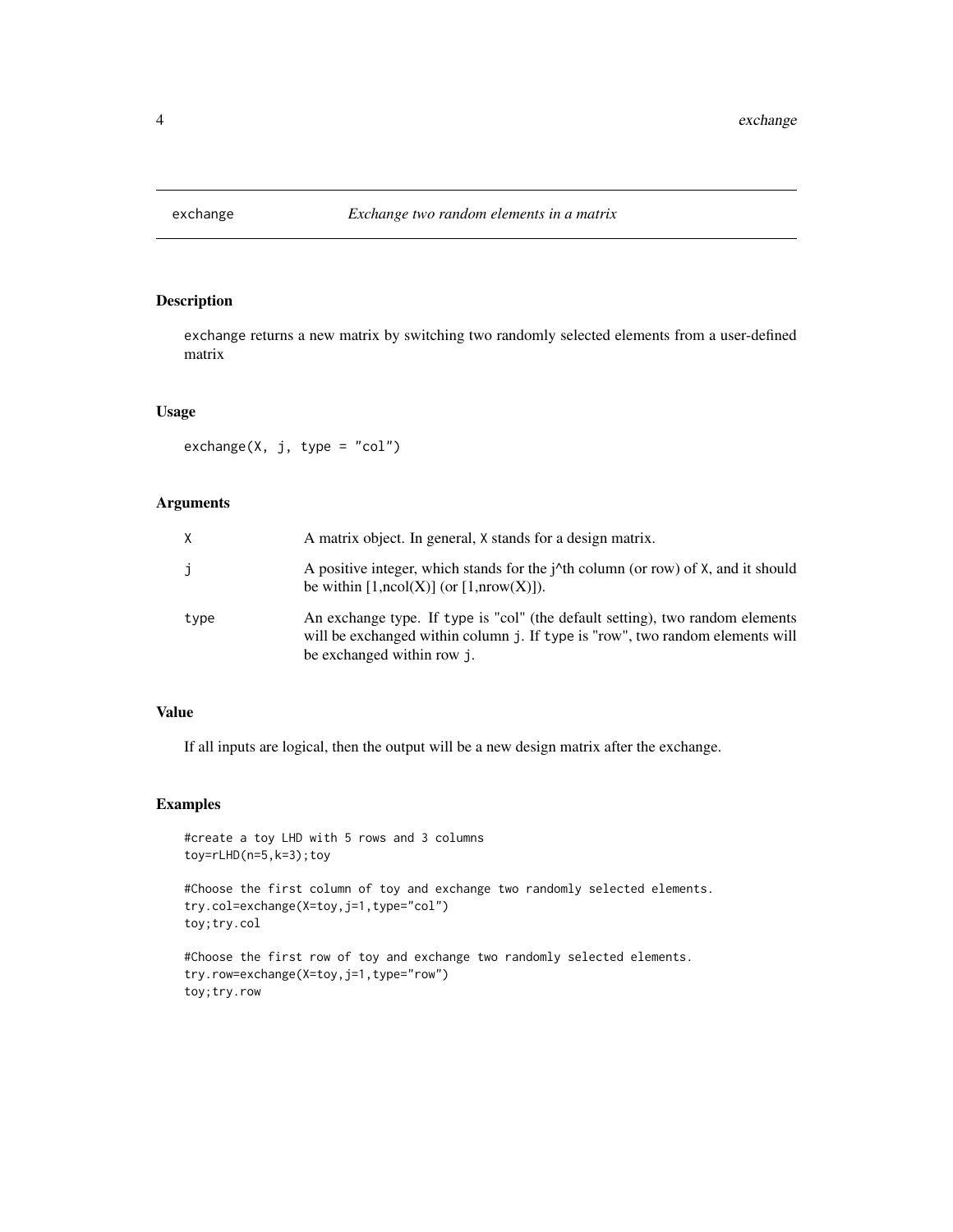<span id="page-4-0"></span>

# Description

FastMmLHD returns a n by k maximin distance LHD matrix generated by the construction method of Wang, L., Xiao, Q., and Xu, H. (2018)

#### Usage

FastMmLHD(n, k, method = "manhattan", t1 = 10)

#### Arguments

| n.     | A positive integer, which stands for the number of rows (or run size).                                                                                                                                                       |
|--------|------------------------------------------------------------------------------------------------------------------------------------------------------------------------------------------------------------------------------|
| k      | A positive integer, which stands for the number of columns (or factor size).                                                                                                                                                 |
| method | A distance measure method. The default setting is "manhattan", and it could<br>be one of the following: "euclidean", "maximum", "manhattan", "canberra",<br>"binary" or "minkowski". Any unambiguous substring can be given. |
| t1     | A tunning parameter, which determines how many repeats will be implemented<br>to search for the optimal design. The default is set to be 10.                                                                                 |

# Value

If all inputs are logical, then the output will be a n by k maximin distance LHD under under the maximin L\_1 distance criterion..

#### References

Wang, L., Xiao, Q., and Xu, H. (2018) Optimal maximin \$L\_1\$-distance Latin hypercube designs based on good lattice point designs. *The Annals of Statistics*, 46(6B), 3741-3766.

# Examples

```
#n by n design when 2n+1 is prime
try=FastMmLHD(8,8)
try
phi_p(try) #calculate the phi_p of "try".
#n by n design when n+1 is prime
try2=FastMmLHD(12,12)
try2
phi_p(try2) #calculate the phi_p of "try2".
#n by n-1 design when n is prime
try3=FastMmLHD(7,6)
try3
phi_p(try3) #calculate the phi_p of "try3".
```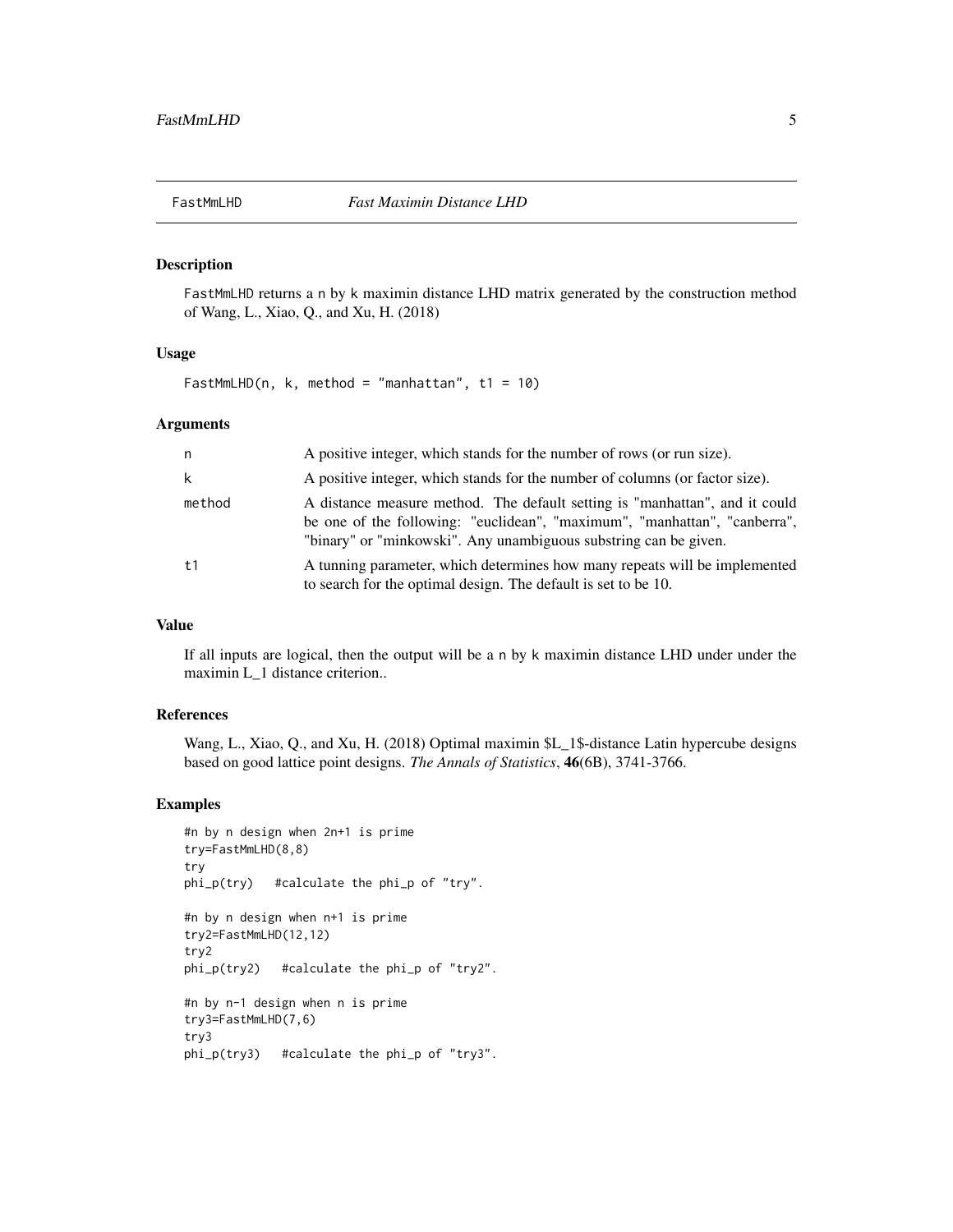<span id="page-5-0"></span>

```
#General cases
try4=FastMmLHD(24,8)
try4
phi_p(try4) #calculate the phi_p of "try4".
```
# GA *Genetic Algorithm for LHD*

# Description

GA returns a n by k LHD matrix generated by genetic algorithm (GA)

# Usage

```
GA(
 n,
 k,
 m = 10,
 N = 10,
 pmut = 1/(k - 1),
 OC = "phi_p",
 p = 15,
 q = 1,maxtime = 5)
```

| n             | A positive integer, which stands for the number of rows (or run size).                                                                                                                                                           |
|---------------|----------------------------------------------------------------------------------------------------------------------------------------------------------------------------------------------------------------------------------|
| k             | A positive integer, which stands for the number of columns (or factor size).                                                                                                                                                     |
| m             | A positive even integer, which stands for the population size and it must be an<br>even number. The default is set to be 10. A large value of m will result a high<br>CPU time, and it is recommended to be no greater than 100. |
| N             | A positive integer, which stands for the number of iterations. The default is set<br>to be 10. A large value of N will result a high CPU time, and it is recommended<br>to be no greater than 500.                               |
| pmut          | A probability, which stands for the probability of mutation. The default is set to<br>be $1/(k - 1)$ .                                                                                                                           |
| <sub>OC</sub> | An optimality criterion. The default setting is "phi_p", and it could be one of<br>the following: "phi_p", "AvgAbsCor", "MaxAbsCor", "MaxProCriterion".                                                                          |
| p             | A positive integer, which is the parameter in the phi_p formula, and p is prefered<br>to be large. The default is set to be 15.                                                                                                  |
| q             | The default is set to be 1, and it could be either 1 or 2. If $q$ is 1, dij is the<br>Manhattan (rectangular) distance. If q is 2, dij is the Euclidean distance.                                                                |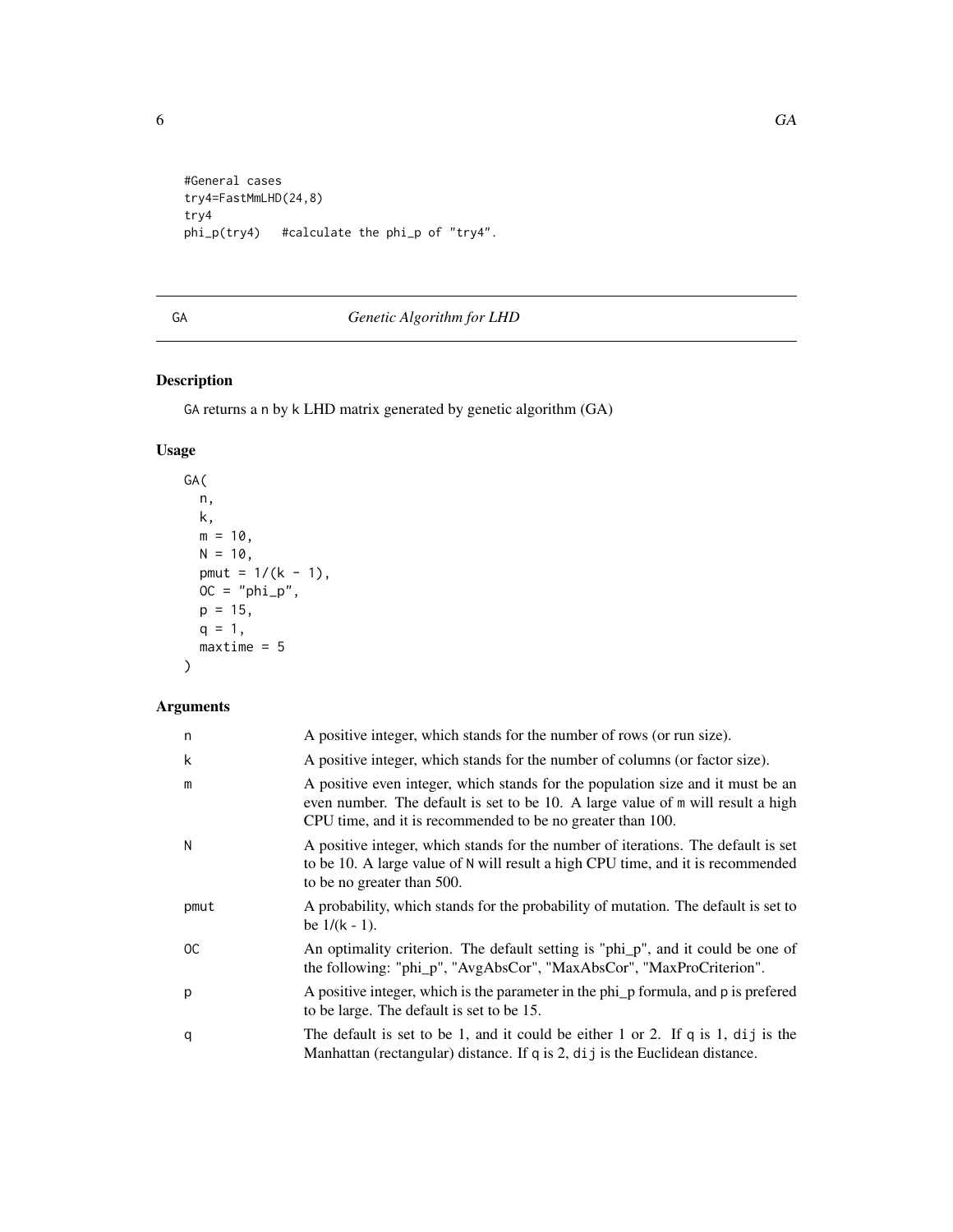<span id="page-6-0"></span>

| maxtime | A positive number, which indicates the expected maximum CPU time given by         |
|---------|-----------------------------------------------------------------------------------|
|         | user, and it is measured by minutes. For example, maxtime=3.5 indicates the       |
|         | CPU time will be no greater than three and half minutes. The default is set to be |
|         |                                                                                   |
|         |                                                                                   |

If all inputs are logical, then the output will be a n by k LHD.

# References

Liefvendahl, M., and Stocki, R. (2006) A study on algorithms for optimization of Latin hypercubes. *Journal of Statistical Planning and Inference*, 136, 3231-3247.

#### Examples

```
#generate a 5 by 3 maximin distance LHD with the default setting
try=GA(n=5,k=3)
try
phi_p(try) #calculate the phi_p of "try".
#Another example
#generate a 8 by 4 nearly orthogonal LHD
try2=GA(n=8,k=4,OC="AvgAbsCor")
try2
AvgAbsCor(try2) #calculate the average absolute correlation.
```
GLP *Good Lattice Point Design*

# Description

GLP returns a n by k design matrix generated by good lattice point (GLP)

#### Usage

```
GLP(n, k, h = sample(seq(from = 1, to = <math>(n - 1)</math>), k))
```

| n | A positive integer, which stands for the number of rows (or run size).                                                                                                                                                |
|---|-----------------------------------------------------------------------------------------------------------------------------------------------------------------------------------------------------------------------|
| k | A positive integer, which stands for the number of columns (or factor size). k<br>must be smaller than n. In GLP designs, $k \leq n$ the total number of positive<br>integers that are smaller than and coprime to n. |
| h | A vector whose length is k, with its elements that are smaller than and coprime<br>to n. The default is set to be a random sample of k elements between 1 and n-1.                                                    |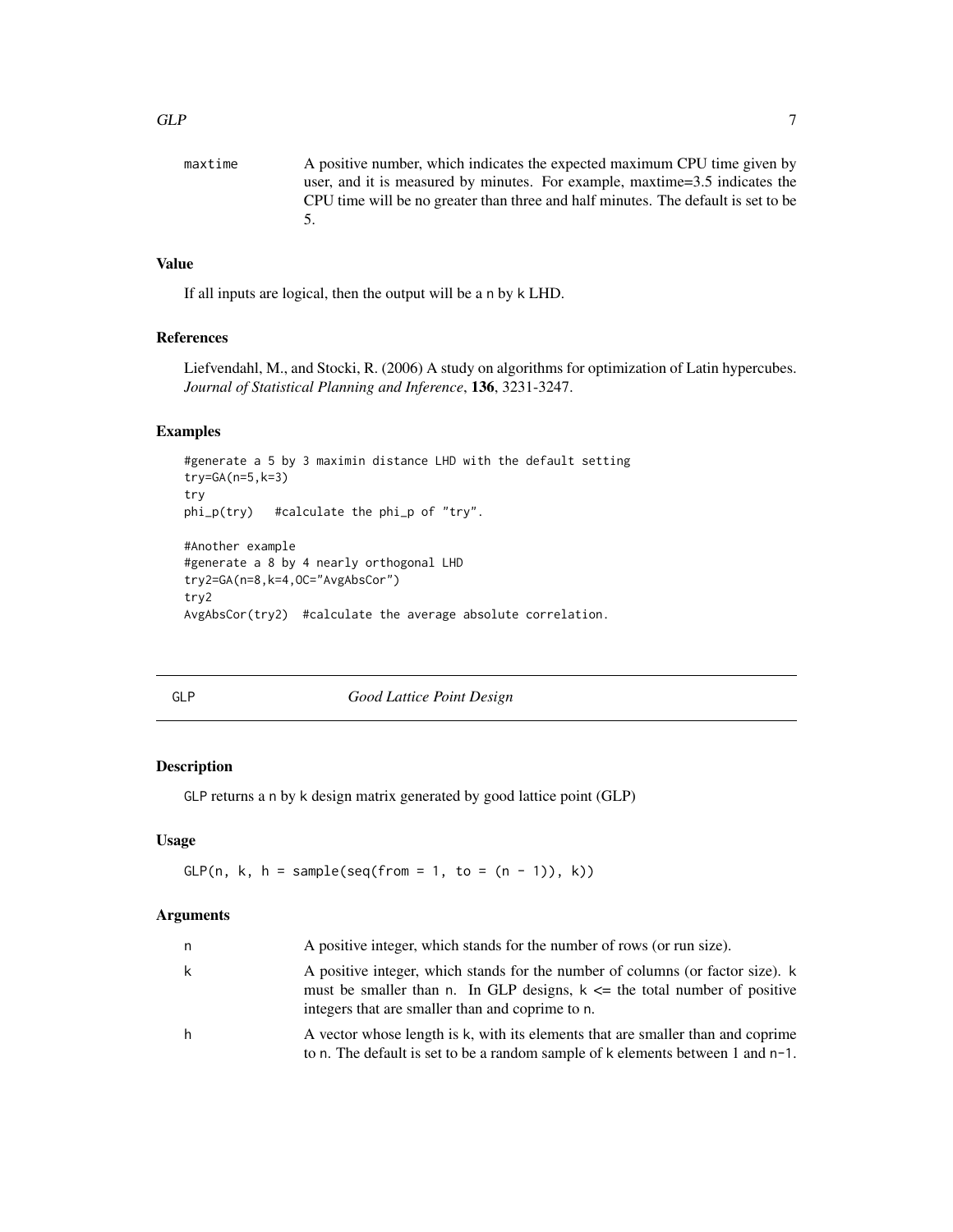<span id="page-7-0"></span>If all inputs are logical, then the output will be a n by k GLP design matrix.

#### References

Korobov, A.N. (1959) The approximate computation of multiple integrals. *Dokl. Akad. Nauk SSSR*, 124, 1207-1210.

# Examples

```
#generate a 5 by 3 GLP design with the default setting
try=GLP(n=5,k=3)
try
#Another example
#generate a 8 by 4 GLP design with given h vector
try2=GLP(n=8,k=4,h=c(1,3,5,7))
try2
```
LaPSO *Particle Swarm Optimization for LHD*

#### Description

LaPSO returns a n by k LHD matrix generated by particle swarm optimization algorithm (PSO)

# Usage

```
LaPSO(
 n,
 k,
 m = 10,
 N = 10,
  SameNumP = 0,
  SameNumG = n/4,
 p0 = 1/(k - 1),
 OC = "phi\_p",p = 15,
 q = 1,
 maxtime = 5)
```

| A positive integer, which stands for the number of rows (or run size).       |
|------------------------------------------------------------------------------|
| A positive integer, which stands for the number of columns (or factor size). |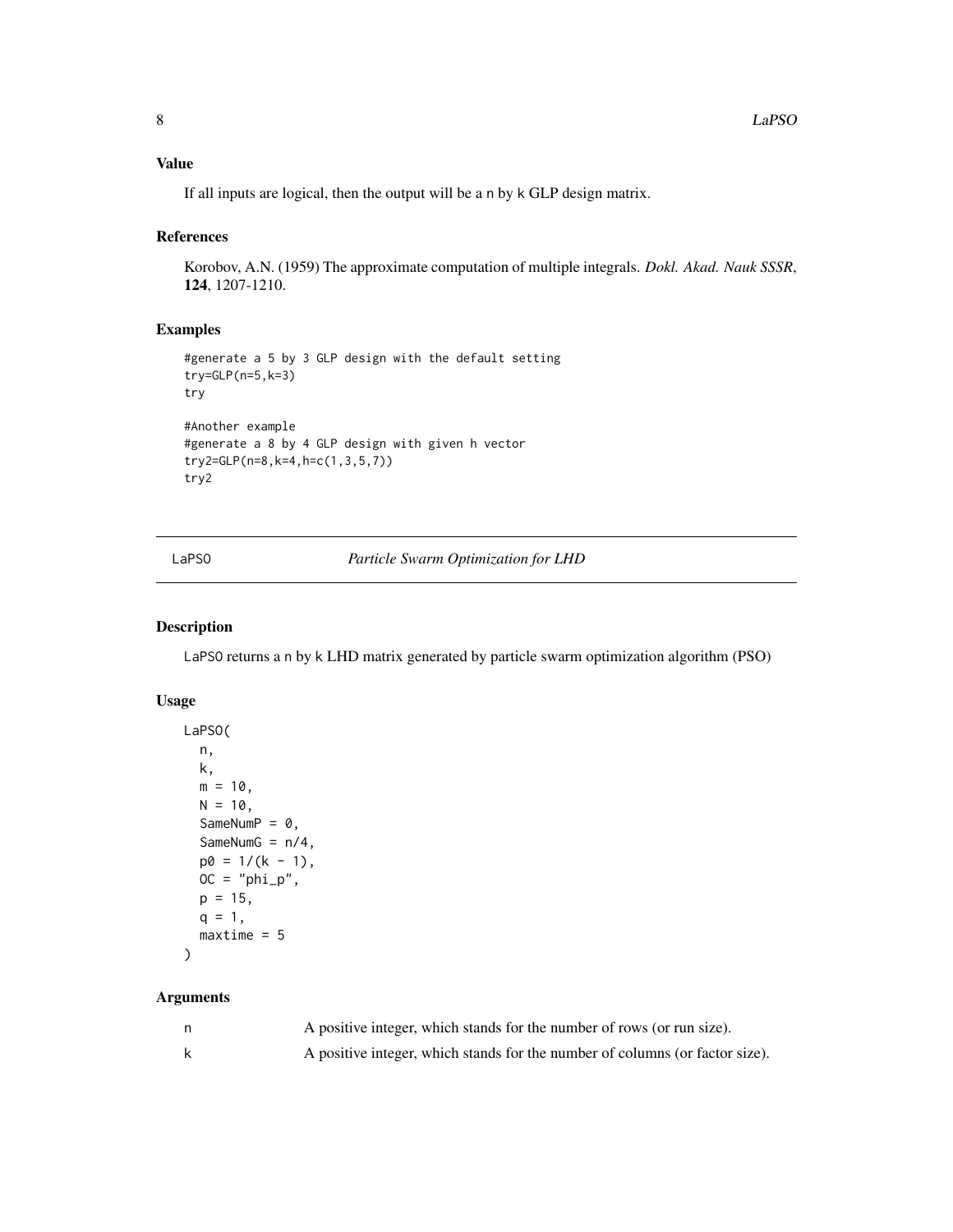| m             | A positive integer, which stands for the number of particles. The default is set<br>to be 10. A large value of m will result a high CPU time, and it is recommended<br>to be no greater than 100.                                                                                                             |
|---------------|---------------------------------------------------------------------------------------------------------------------------------------------------------------------------------------------------------------------------------------------------------------------------------------------------------------|
| N             | A positive integer, which stands for the number of iterations. The default is set<br>to be 10. A large value of N will result a high CPU time, and it is recommended<br>to be no greater than 500.                                                                                                            |
| SameNumP      | A non-negative integer, which stands for how many elements in current column<br>of current particle LHD should be the same as corresponding Personal Best.<br>SameNumP=0, $1, 2, , n$ , and 0 means to skip the "exchange". The default is<br>set to be 0.                                                    |
| SameNumG      | A non-negative integer, which stands for how many elements in current col-<br>umn of current particle LHD should be the same as corresponding Global Best.<br>SameNumP=0, 1, 2, , n, and 0 means to skip the "exchange". The default is<br>set to be n/4. SameNumP and SameNumG cannot be 0 at the same time. |
| p0            | A probability of exchanging two randomly selected elements in current column<br>of current particle LHD. The default is set to be $1/(k - 1)$ .                                                                                                                                                               |
| <sub>OC</sub> | An optimality criterion. The default setting is "phi_p", and it could be one of<br>the following: "phi_p", "AvgAbsCor", "MaxAbsCor", "MaxProCriterion".                                                                                                                                                       |
| p             | A positive integer, which is the parameter in the phi_p formula, and p is prefered<br>to be large. The default is set to be 15.                                                                                                                                                                               |
| q             | The default is set to be 1, and it could be either 1 or 2. If q is 1, dij is the<br>Manhattan (rectangular) distance. If q is 2, dij is the Euclidean distance.                                                                                                                                               |
| maxtime       | A positive number, which indicates the expected maximum CPU time given by<br>user, and it is measured by minutes. For example, maxtime=3.5 indicates the<br>CPU time will be no greater than three and half minutes. The default is set to be<br>5.                                                           |

If all inputs are logical, then the output will be a n by k LHD. Here are some general suggestions about the parameters:

- SameNumP is approximately n/2 when SameNumG is 0.
- SameNumG is approximately n/4 when SameNumP is 0.
- $p\theta * (k 1) = 1$  to 2 is often sufficient. So  $p\theta = 1/(k 1)$  to  $2/(k 1)$ .

# References

Chen, R.-B., Hsieh, D.-N., Hung, Y., and Wang, W. (2013) Optimizing Latin hypercube designs by particle swarm. *Stat. Comput.*, 23, 663-676.

# Examples

```
#generate a 5 by 3 maximin distance LHD with the default setting
try=LaPSO(n=5,k=3)
try
phi_p(try) #calculate the phi_p of "try".
```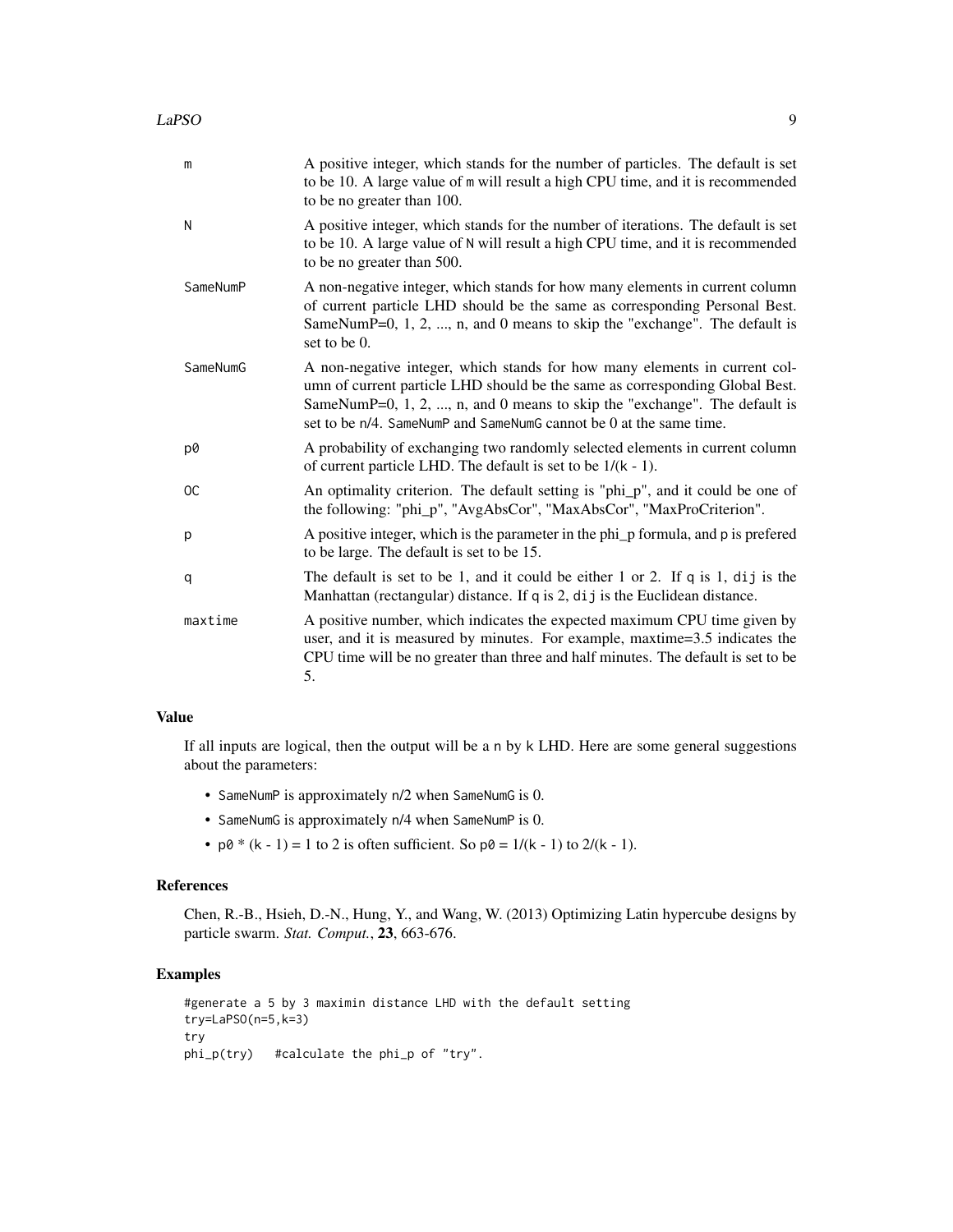```
#Another example
#generate a 8 by 4 nearly orthogonal LHD
try2=LaPSO(n=8,k=4,OC="AvgAbsCor")
try2
AvgAbsCor(try2) #calculate the average absolute correlation.
```
MaxAbsCor *Calculate the Maximum Absolute Correlation*

#### Description

MaxAbsCor returns the maximum absolute correlation of a matrix

#### Usage

MaxAbsCor(X)

# Arguments

X A matrix object. In general, X stands for the design matrix.

# Value

If all inputs are logical, then the output will be a positive number indicating maximum absolute correlation. maximum absolute correlation =  $max_{i,j}$  |q\_{ij}|

# References

Georgiou, S. D. (2009) Orthogonal Latin hypercube designs from generalized orthogonal designs. *Journal of Statistical Planning and Inference*, 139, 1530-1540.

#### Examples

```
#create a toy LHD with 5 rows and 3 columns
toy=rLHD(n=5,k=3);toy
```
#Calculate the maximum absolute correlation of toy MaxAbsCor(X=toy)

<span id="page-9-0"></span>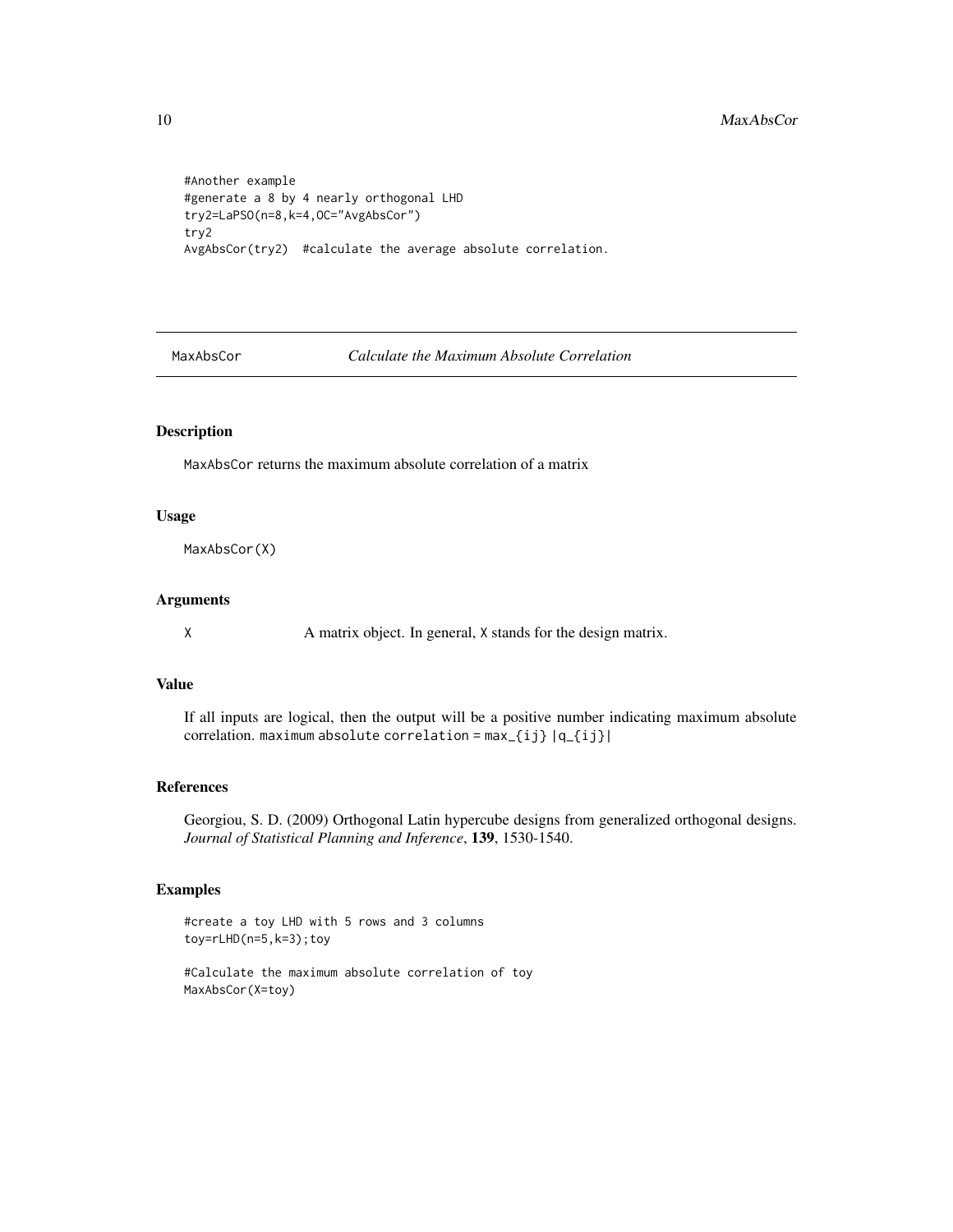<span id="page-10-0"></span>MaxProCriterion *Calculate the Maximum Projection Criterion*

#### Description

MaxProCriterion returns the maximum projection criterion of an LHD

#### Usage

```
MaxProCriterion(X)
```
#### Arguments

X A matrix object. In general, X stands for the design matrix.

# Value

If all inputs are logical, then the output will be a positive number indicating maximum projection criterion. maximum projection criterion = \Bigg{ \frac{1}{{n \choose 2}} \sum\_{i=1}^{n-1} \sum\_{j=i+1}^{n} \frac{1}{\Pi\_{l=1}^{k}(x\_{il}-x\_{jl})^2} \Bigg}^{1/k}

#### References

Joseph, V. R., Gul, E., and Ba, S. (2015) Maximum projection designs for computer experiments. *Biometrika*, 102, 371-380.

# Examples

#create a toy LHD with 5 rows and 3 columns toy=rLHD(n=5,k=3);toy

#Calculate the maximum projection criterion of toy MaxProCriterion(X=toy)

OA2LHD *Transfer an Orthogonal Array (OA) into an LHD*

# Description

OA2LHD transfers an OA into an LHD with corresponding size

#### Usage

OA2LHD(OA)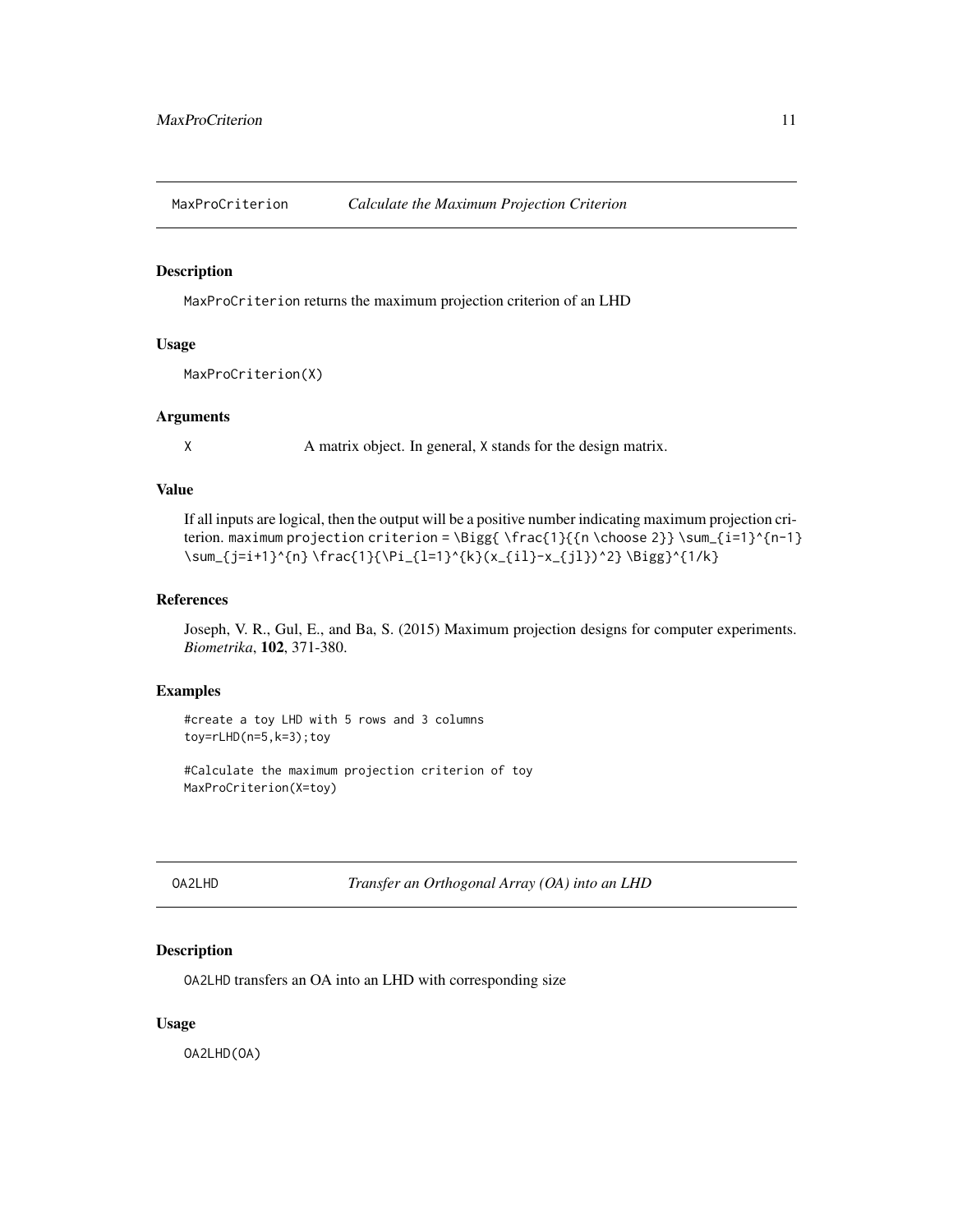#### <span id="page-11-0"></span>Arguments

OA An orthogonal array matrix.

# Value

If the input is logical, then the output will be an LHD whose sizes are the same as input OA. The assumption is that the elements of OAs must be positive.

#### References

Tang, B. (1993) Orthogonal-array-based latin hypercubes. *Journal of the Americal Statistical Association*, 88, 1392-1397.

#### Examples

```
#create an OA(9,2,3,2)
OA=matrix(c(rep(1:3,each=3),rep(1:3,times=3)),ncol=2,nrow=9,byrow = FALSE);OA
```
#Transfer the "OA" above into a LHD according to Tang (1993) tryOA=OA2LHD(OA) OA;tryOA

OASA *Orthogonal-Array-Based Simulated Annealing*

# Description

OASA returns an LHD matrix generated by orthogonal-array-based simulated annealing algorithm (OASA)

#### Usage

```
OASA(
  OA,
 N = 10,
 T0 = 10,
  rate = 0.1,
  Tmin = 1,
  Imax = 5.
 OC = "phi\_p",p = 15,
 q = 1,
  maxtime = 5)
```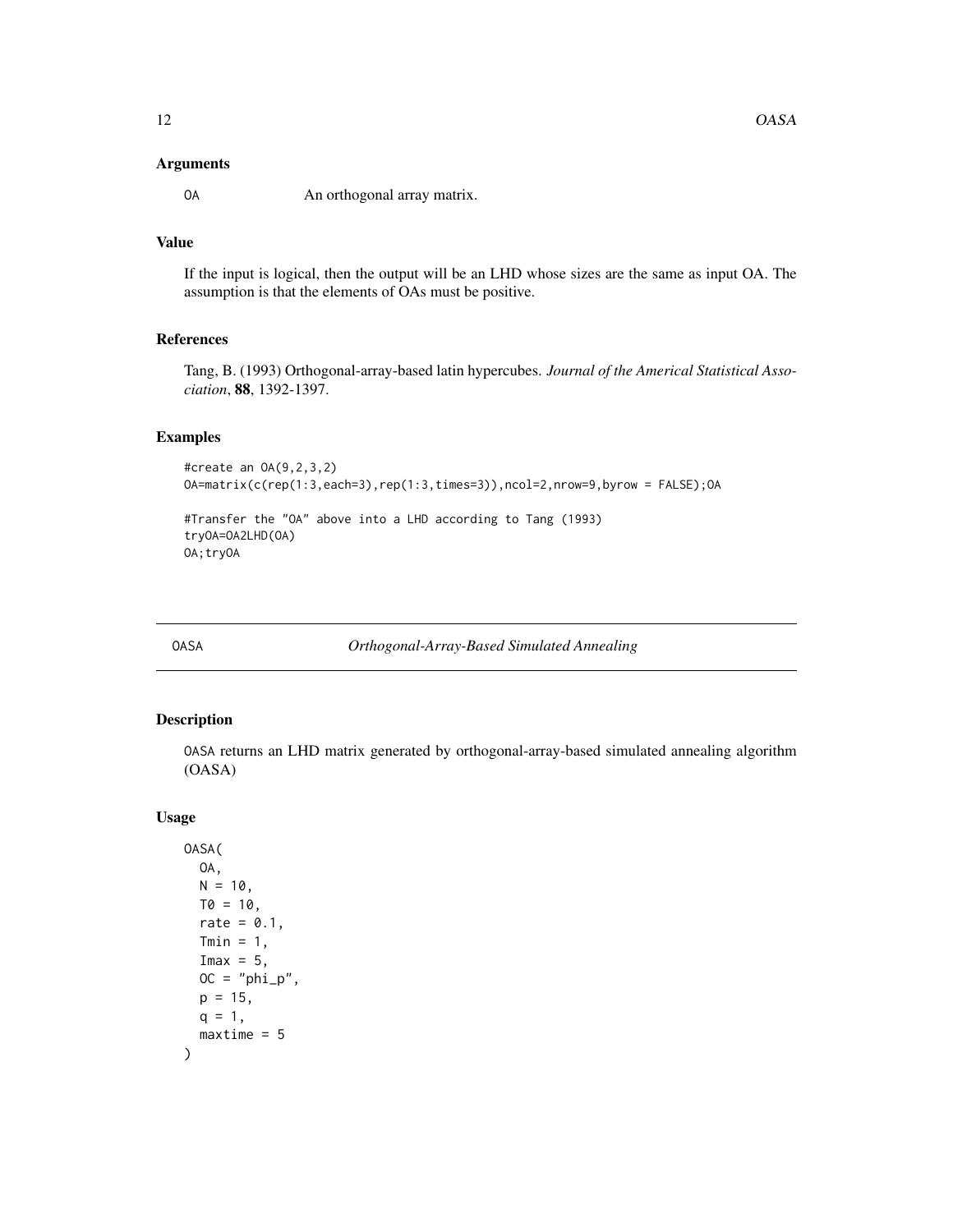#### $OASA$  13

# Arguments

| <b>OA</b>     | An orthogonal array matrix.                                                                                                                                                                                                                                                   |
|---------------|-------------------------------------------------------------------------------------------------------------------------------------------------------------------------------------------------------------------------------------------------------------------------------|
| N             | A positive integer, which stands for the number of iterations. The default is set<br>to be 10. A large value of N will result a high CPU time, and it is recommended<br>to be no greater than 500.                                                                            |
| T0            | A positive number, which stands for the user-defined initial temperature. The<br>default is set to be 10.                                                                                                                                                                     |
| rate          | A positive percentage, which stands for temperature decrease rate, and it should<br>be in $(0,1)$ . For example, rate=0.25 means the temperature decreases by 25%<br>each time. The default is set to be 10%.                                                                 |
| Tmin          | A positive number, which stands for the minimium temperature allowed. When<br>current temperature becomes smaller or equal to Tmin, the stopping criterion for<br>current loop is met. The default is set to be 1.                                                            |
| Imax          | A positive integer, which stands for the maximum perturbations the algorithm<br>will try without improvements before temperature is reduced. The default is set<br>to be 5. For the computation complexity consideration, Imax is recommended<br>to be smaller or equal to 5. |
| <sub>OC</sub> | An optimality criterion. The default setting is "phi_p", and it could be one of<br>the following: "phi_p", "AvgAbsCor", "MaxAbsCor", "MaxProCriterion".                                                                                                                       |
| p             | A positive integer, which is the parameter in the phi_p formula, and p is prefered<br>to be large. The default is set to be 15.                                                                                                                                               |
| q             | The default is set to be 1, and it could be either 1 or 2. If $q$ is 1, dij is the<br>Manhattan (rectangular) distance. If q is 2, dij is the Euclidean distance.                                                                                                             |
| maxtime       | A positive number, which indicates the expected maximum CPU time given by<br>user, and it is measured by minutes. For example, maxtime=3.5 indicates the<br>CPU time will be no greater than three and half minutes. The default is set to be<br>5.                           |

#### Value

If all inputs are logical, then the output will be an LHD whose sizes are the same as input OA. The assumption is that the elements of OAs must be positive.

#### References

Leary, S., Bhaskar, A., and Keane, A. (2003) Optimal orthogonal-array-based latin hypercubes. *Journal of Applied Statistics*, 30, 585-598.

#### Examples

```
#create an OA(9,2,3,2)
OA=matrix(c(rep(1:3,each=3),rep(1:3,times=3)),ncol=2,nrow=9,byrow = FALSE)
#Use above "OA" as the input OA to generate a 9 by 2 maximin distance LHD
#with the default setting
try=OASA(OA=OA)
```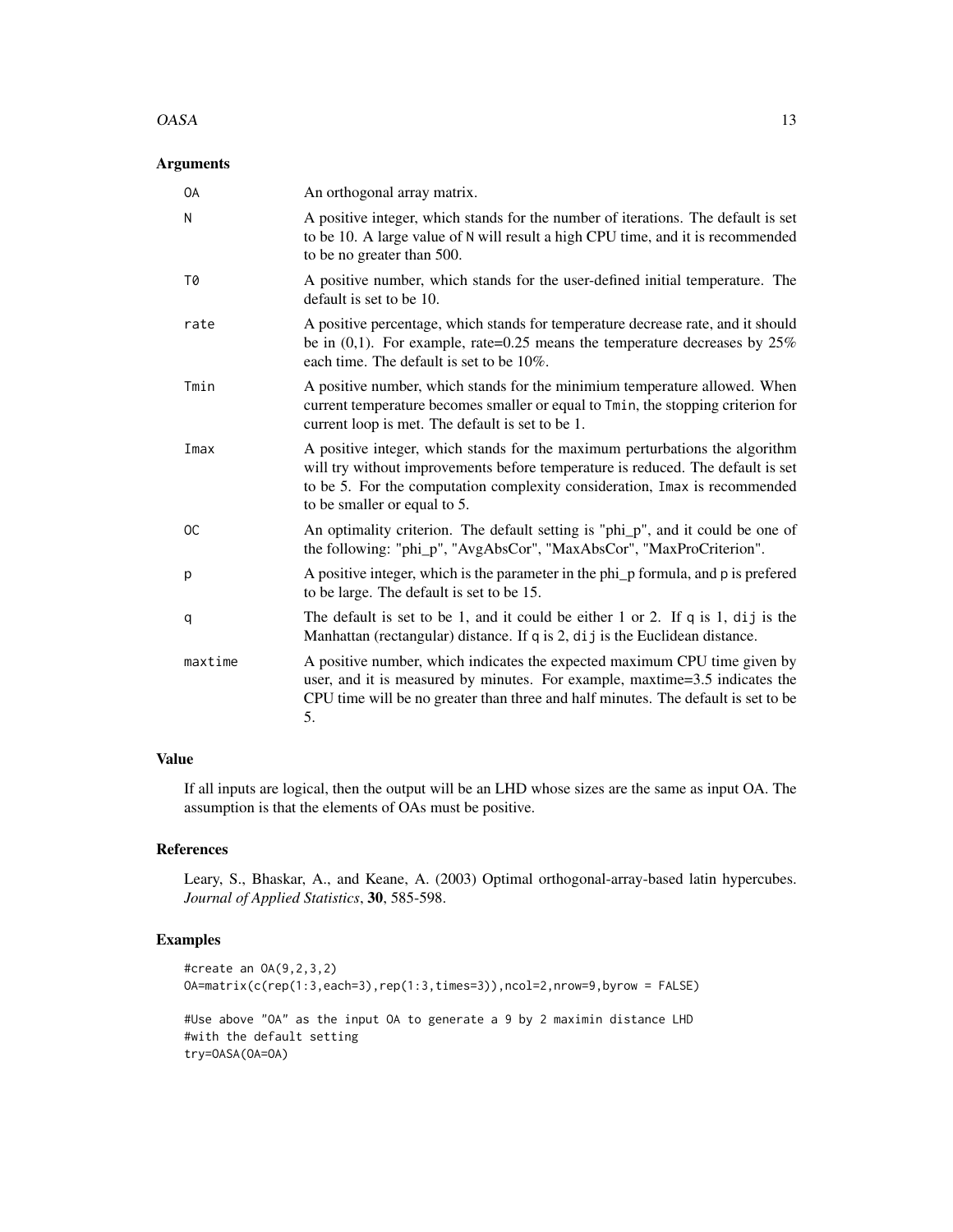```
try
phi_p(try) #calculate the phi_p of "try".
#Another example
#generate a 9 by 2 nearly orthogonal LHD
try2=OASA(OA=OA,OC="MaxAbsCor")
try2
MaxAbsCor(try2) #calculate the maximum absolute correlation.
```
# OLHD.B2001 *Orthogonal Latin Hypercube Design*

# Description

OLHD.B2001 returns a n by k orthogonal Latin hypercube design generated by the construction method of Butler (2001)

#### Usage

OLHD.B2001(n, k)

#### Arguments

| An odd prime number that is greater than or equal to 3.  |
|----------------------------------------------------------|
| A positive integer that is smaller than or equal to n-1. |

# Value

If all inputs are logical, then the output will be a n by k orthogonal LHD.

# References

Butler, N.A. (2001) Optimal and orthogonal Latin hypercube designs for computer experiments. *Biometrika*, 88(3), 847-857.

#### Examples

```
#create an orthogonal LHD with n=11 and k=5
OLHD.B2001(n=11,k=5)
```
#create an orthogonal LHD with n=7 and k=6 OLHD.B2001(n=7,k=6)

<span id="page-13-0"></span>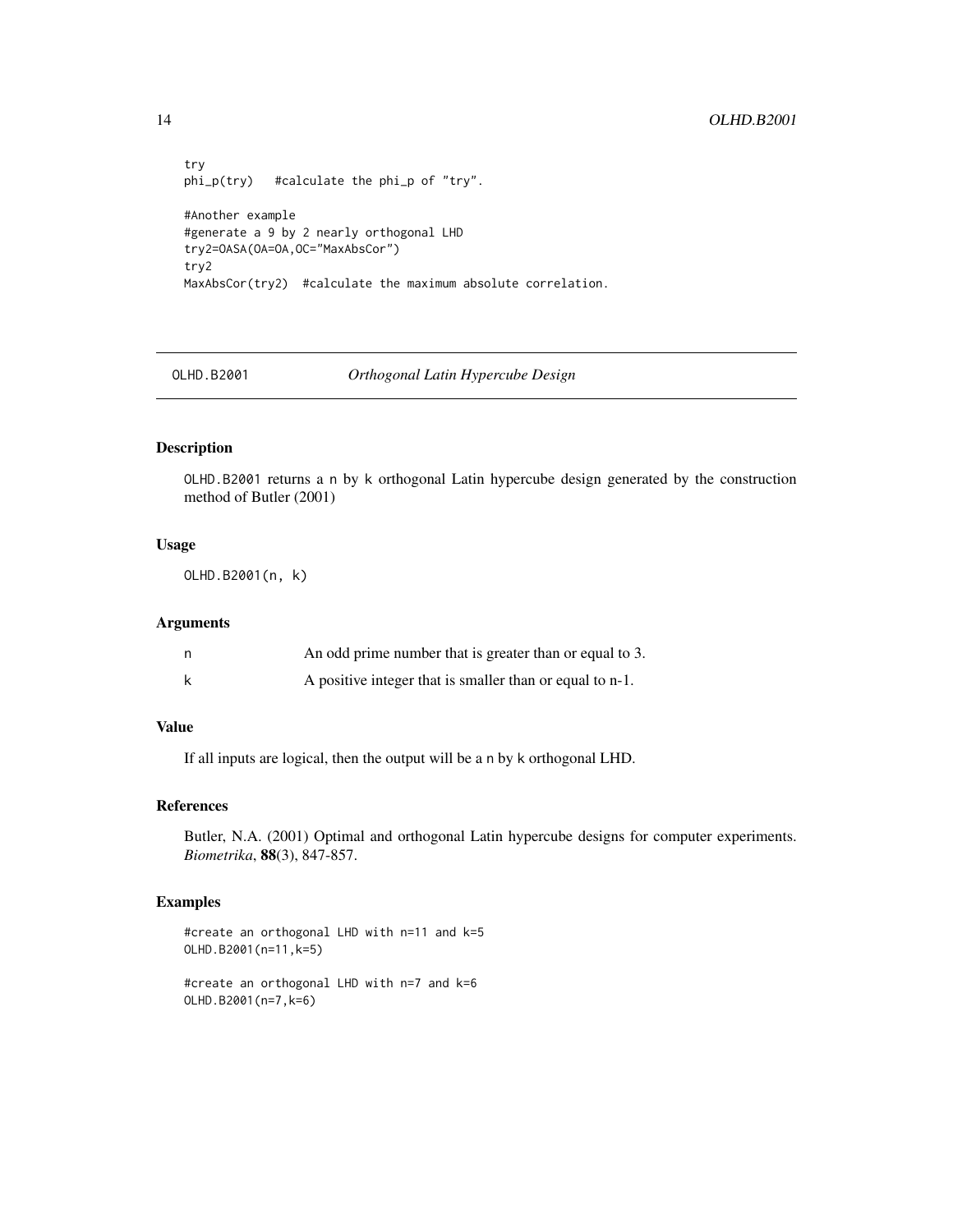<span id="page-14-0"></span>

#### Description

OLHD.C2007 returns a 2^m+1 by m+{m-1 \choose 2} orthogonal Latin hypercube design generated by the construction method of Cioppa and Lucas (2007)

# Usage

OLHD.C2007(m)

#### Arguments

m A positive integer, and it must be greater than or equal to 2.

#### Value

If all inputs are logical, then the output will be an orthogonal LHD with the following run size: n=2^m+1 and the following factor size: k=m+{m-1 \choose 2}.

# References

Cioppa, T.M., and Lucas, T.W. (2007) Efficient nearly orthogonal and space-filling Latin hypercubes. *Technometrics*, 49(1), 45-55.

#### Examples

```
#create an orthogonal LHD with m=4. So n=2^m+1=17 and k=4+3=7
OLHD.C2007(m=4)
```

```
#create an orthogonal LHD with m=5. So n=2^m+1=33 and k=5+6=11
OLHD.C2007(m=5)
```
OLHD.L2009 *Orthogonal Latin Hypercube Design*

### Description

OLHD.L2009 returns a n^2 by 2fp orthogonal Latin hypercube design generated by the construction method of Lin et al. (2009)

#### Usage

OLHD.L2009(OLHD, OA)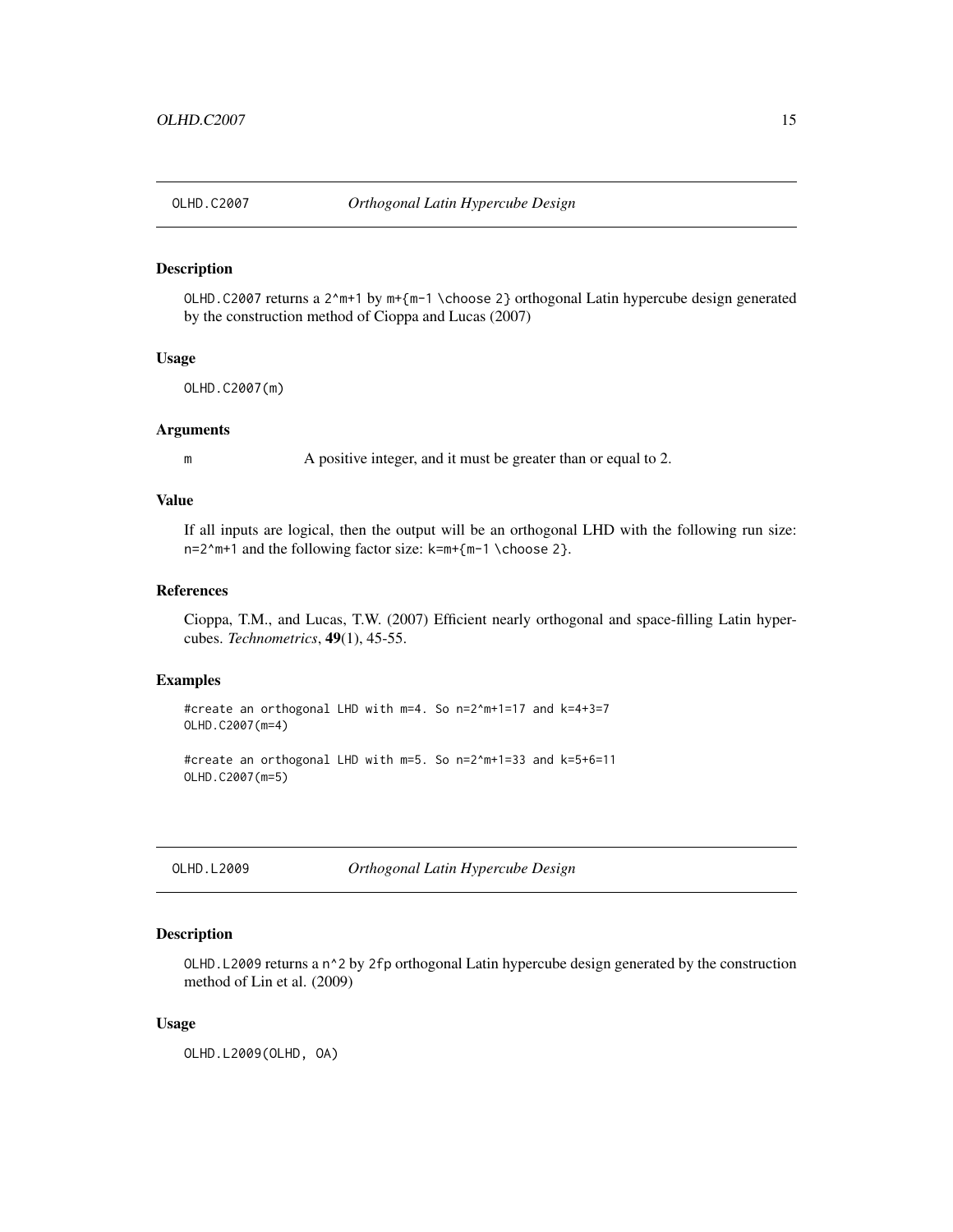#### <span id="page-15-0"></span>Arguments

| OLHD | An orthogonal Latin hypercube design with run size n and factor size p, and it<br>will be coupled with the input orthogonal array.                                |
|------|-------------------------------------------------------------------------------------------------------------------------------------------------------------------|
| ОA   | An orthogonal array, with n <sup>2</sup> rows, 2f columns, n symbols, strength two and<br>index unity is available, which can be denoted as $OA(n^2, 2f, n, 2)$ . |

#### Value

If all inputs are logical, e,g. a n by p orthogonal Latin hypercube design and an  $OA(n^2,2f,n,2)$ orthogonal array, then the output will be an orthogonal Latin hypercube design with the following run size: n^2 and the following factor size: 2fp.

#### References

Lin, C.D., Mukerjee, R., and Tang, B. (2009) Construction of orthogonal and nearly orthogonal Latin hypercubes. *Biometrika*, 96(1), 243-247.

#### Examples

#create a 5 by 2 OLHD OLHD=OLHD.C2007(m=2)

```
#create an OA(25,6,5,2)
OA=matrix(c(2,2,2,2,2,1,2,1,5,4,3,5,3,2,1,5,4,5,1,5,4,3,2,5,
4,1,3,5,2,3,1,2,3,4,5,2,1,3,5,2,4,3,1,1,1,1,1,1,4,3,2,1,5,5,
5,5,5,5,5,1,4,4,4,4,4,1,3,1,4,2,5,4,3,3,3,3,3,1,3,5,2,4,1,3,
3,4,5,1,2,2,5,4,3,2,1,5,2,3,4,5,1,2,2,5,3,1,4,4,1,4,2,5,3,4,
4,2,5,3,1,4,2,4,1,3,5,3,5,3,1,4,2,4,5,2,4,1,3,3,5,1,2,3,4,2,
4,5,1,2,3,2),ncol=6,nrow=25,byrow=TRUE)
```

```
#Construct a 25 by 12 OLHD
OLHD.L2009(OLHD,OA)
```
OLHD.S2010 *Orthogonal Latin Hypercube Design*

#### Description

OLHD. S2010 returns a r2^{C+1}+1 or r2^{C+1} by 2^C orthogonal Latin hypercube design generated by the construction method of Sun et al. (2010)

#### Usage

OLHD.S2010(C, r, type = "odd")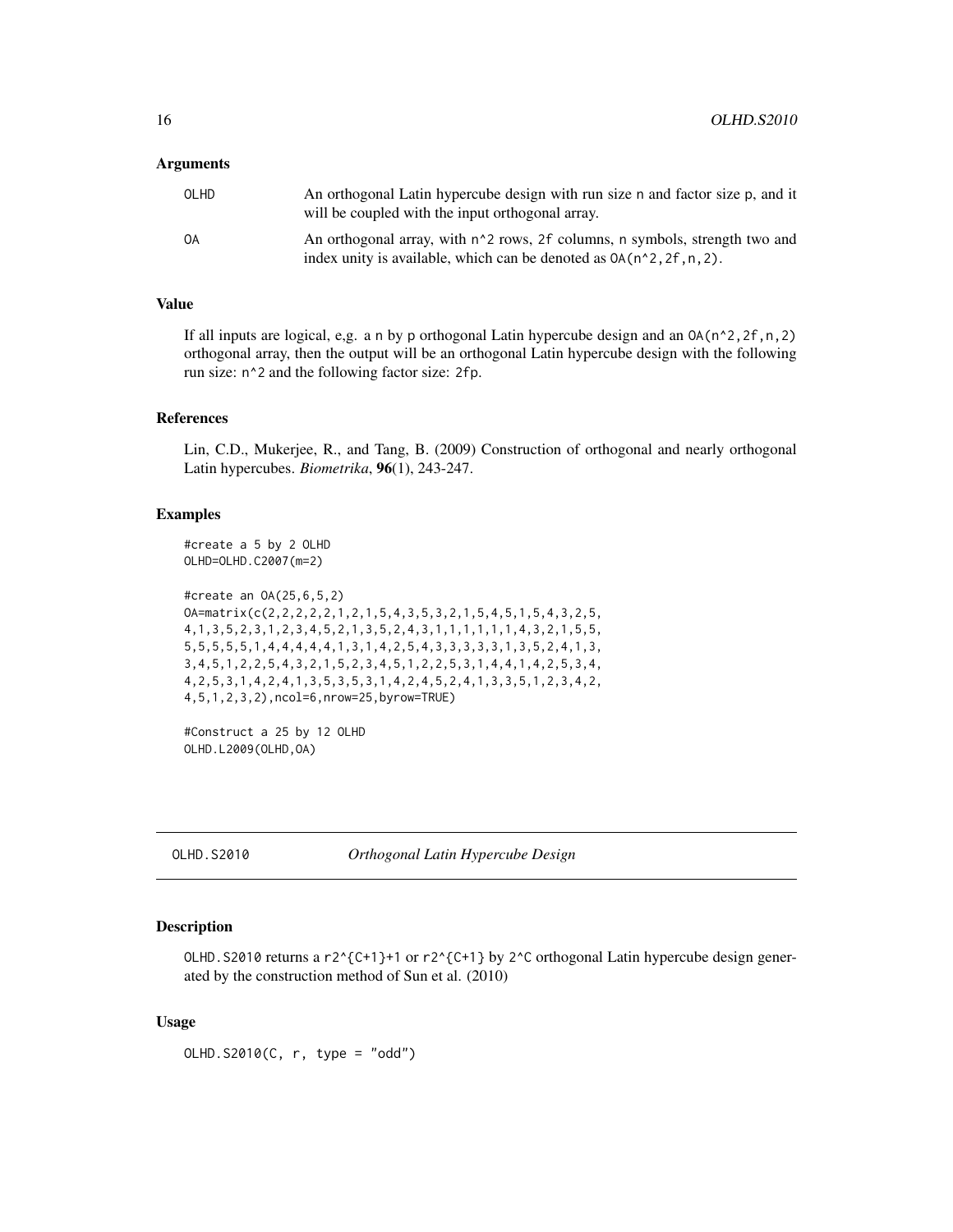#### <span id="page-16-0"></span>OLHD.Y1998 17

#### **Arguments**

| C.   | A positive integer.                                                                                                                                                                                                                          |
|------|----------------------------------------------------------------------------------------------------------------------------------------------------------------------------------------------------------------------------------------------|
| r.   | A positive integer.                                                                                                                                                                                                                          |
| type | Design run size type, and it could be either odd or even. If type is odd (the<br>default setting), OLHD. $S2010$ returns an OLHD with run size $r2^{(c+1)+1}$ . If<br>type is even, OLHD. S2010 returns an OLHD with run size $r2^{(c+1)}$ . |

# Value

If all inputs are logical, then the output will be an orthogonal LHD with the following run size: n=r2^{C+1}+1 or n=r2^{C+1} and the following factor size: k=2^C.

# References

Sun, F., Liu, M.Q., and Lin, D.K. (2010) Construction of orthogonal Latin hypercube designs with flexible run sizes. *Journal of Statistical Planning and Inference*, 140(11), 3236-3242.

#### Examples

```
#create an orthogonal LHD with C=3, r=3, type="odd".
#So n=3*2^4+1=49 and k=2^3=8
OLHD.S2010(C=3,r=3,type="odd")
#create an orthogonal LHD with C=3, r=3, type="even".
#So n=3*2^4=48 and k=2^3=8
```
OLHD.S2010(C=3,r=3,type="even")

OLHD.Y1998 *Orthogonal Latin Hypercube Design*

#### Description

OLHD.Y1998 returns a 2^m+1 by 2m-2 orthogonal Latin hypercube design generated by the construction method of Ye (1998)

#### Usage

```
OLHD.Y1998(m)
```
#### Arguments

m A positive integer, and it must be greater than or equal to 2.

#### Value

If all inputs are logical, then the output will be an orthogonal LHD with the following run size: n=2^m+1 and the following factor size: k=2m-2.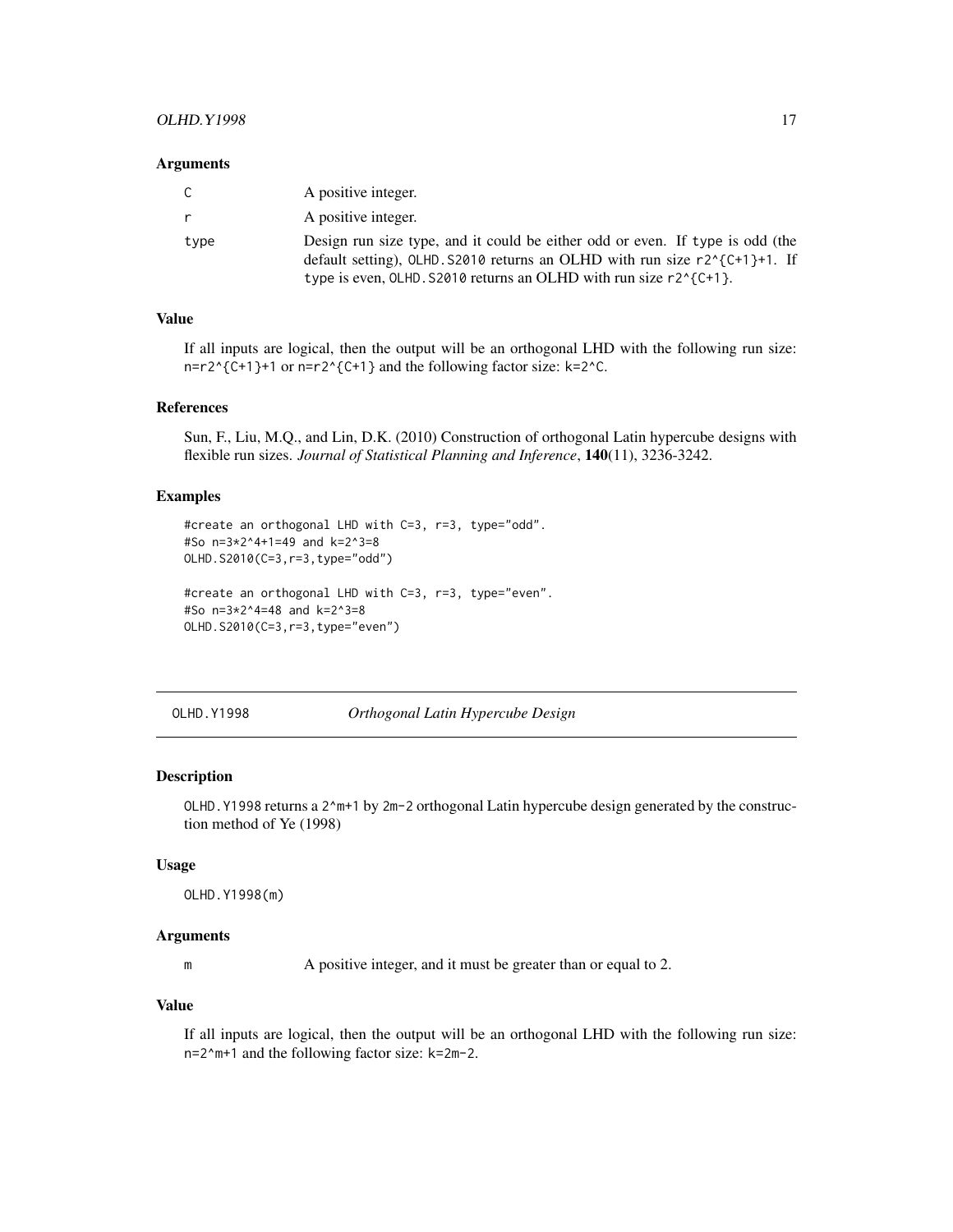#### <span id="page-17-0"></span>References

Ye, K.Q. (1998) Orthogonal column Latin hypercubes and their application in computer experiments. *Journal of the American Statistical Association*, 93(444), 1430-1439.

#### Examples

#create an orthogonal LHD with m=3. So n=2^m+1=9 and k=2\*m-2=4 OLHD.Y1998(m=3)

#create an orthogonal LHD with m=4. So n=2^m+1=17 and k=2\*m-2=6 OLHD.Y1998(m=4)

#### phi\_p *Calculate the phi\_p Criterion*

#### Description

phi\_p returns the phi\_p criterion of an LHD

#### Usage

 $phi_p(X, p = 15, q = 1)$ 

#### Arguments

|   | A matrix object. In general, X stands for the design matrix.                                                                                                      |
|---|-------------------------------------------------------------------------------------------------------------------------------------------------------------------|
| р | A positive integer, which is the parameter in the phi_p formula, and p is prefered<br>to be large. The default is set to be 15.                                   |
| a | The default is set to be 1, and it could be either 1 or 2. If $q$ is 1, dij is the<br>Manhattan (rectangular) distance. If q is 2, dij is the Euclidean distance. |

#### Value

If all inputs are logical, then the output will be a positive number indicating phi\_p.  $\phi =$  $(\sum_{i=1}^{n-1}\sum_{j=i+1}^{n}dij^{p}\n$ , where dij = \left\{ \sum\_{k=1}^{m} \vert x\_{ik}-x\_{jk}\vert ^q \right\}^{1/q}

# References

Jin, R., Chen, W., and Sudjianto, A. (2005) An efficient algorithm for constructing optimal design of computer experiments. *Journal of Statistical Planning and Inference*, 134, 268-287.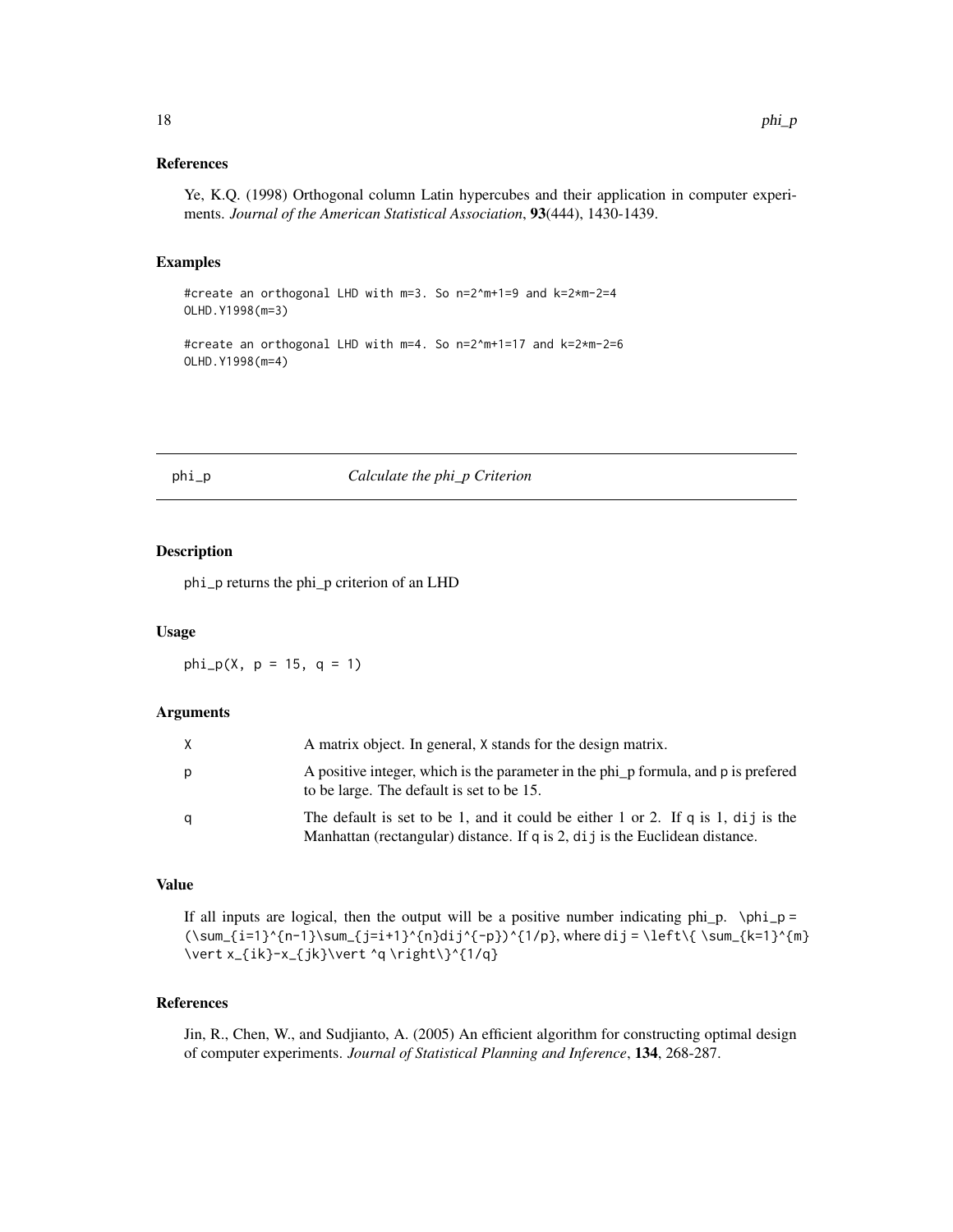#### <span id="page-18-0"></span> $rLHD$  19

# Examples

```
#create a toy LHD with 5 rows and 3 columns
toy=rLHD(n=5,k=3);toy
#Calculate the phi_p criterion of toy with default setting
```
phi\_p(X=toy)

```
#Calculate the phi_p criterion of toy with p=50 and q=2
phi_p(X=toy,p=50,q=2)
```
# rLHD *Generate a random Latin Hypercube Design (LHD)*

# Description

rLHD returns a random n by k Latin hypercube design matrix

# Usage

rLHD(n, k)

# Arguments

| n. | A positive integer, which stands for the number of rows (or run size).       |
|----|------------------------------------------------------------------------------|
| k  | A positive integer, which stands for the number of columns (or factor size). |

#### Value

If all inputs are positive integer, then the output will be a n by k design matrix.

# Examples

```
#create a toy LHD with 5 rows and 3 columns
toy=rLHD(n=5,k=3);toy
#another example with 9 rows and 2 columns
```
rLHD(9,2)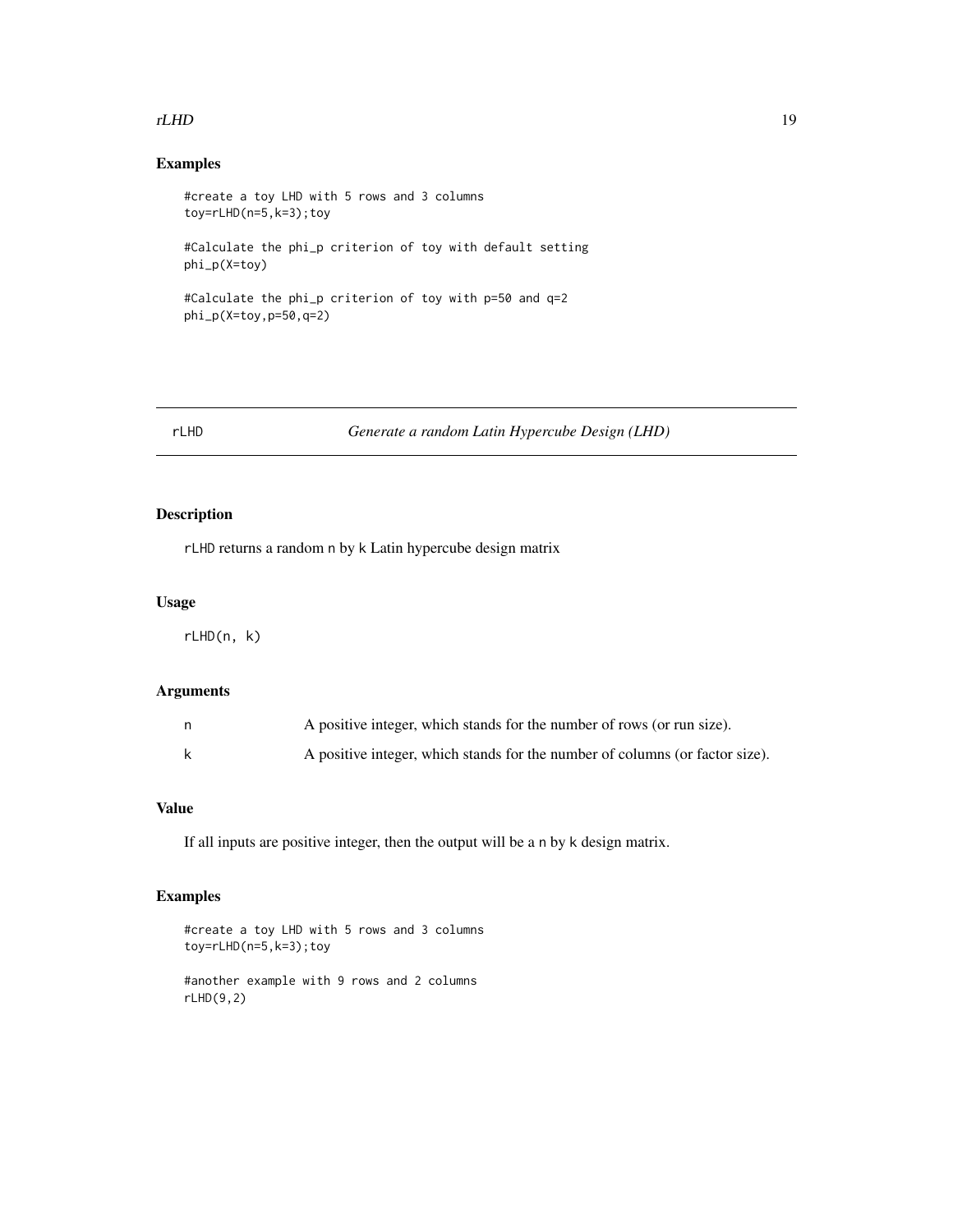# <span id="page-19-0"></span>Description

SA returns a n by k LHD matrix generated by simulated annealing algorithm (SA)

# Usage

```
SA(
 n,
 k,
 N = 10,
 T0 = 10,
 rate = 0.1,Tmin = 1,Imax = 5,
 OC = "phi\_p",p = 15,
 q = 1,
 maxtime = 5)
```

| n    | A positive integer, which stands for the number of rows (or run size).                                                                                                                                                                                                        |
|------|-------------------------------------------------------------------------------------------------------------------------------------------------------------------------------------------------------------------------------------------------------------------------------|
| k    | A positive integer, which stands for the number of columns (or factor size).                                                                                                                                                                                                  |
| N    | A positive integer, which stands for the number of iterations. The default is set<br>to be 10. A large value of N will result a high CPU time, and it is recommended<br>to be no greater than 500.                                                                            |
| T0   | A positive number, which stands for the user-defined initial temperature. The<br>default is set to be 10.                                                                                                                                                                     |
| rate | A positive percentage, which stands for temperature decrease rate, and it should<br>be in $(0,1)$ . For example, rate=0.25 means the temperature decreases by 25%<br>each time. The default is set to be 10%.                                                                 |
| Tmin | A positive number, which stands for the minimium temperature allowed. When<br>current temperature becomes smaller or equal to Tmin, the stopping criterion for<br>current loop is met. The default is set to be 1.                                                            |
| Imax | A positive integer, which stands for the maximum perturbations the algorithm<br>will try without improvements before temperature is reduced. The default is set<br>to be 5. For the computation complexity consideration, Imax is recommended<br>to be smaller or equal to 5. |
| OC.  | An optimality criterion. The default setting is "phi_p", and it could be one of<br>the following: "phi_p", "AvgAbsCor", "MaxAbsCor", "MaxProCriterion".                                                                                                                       |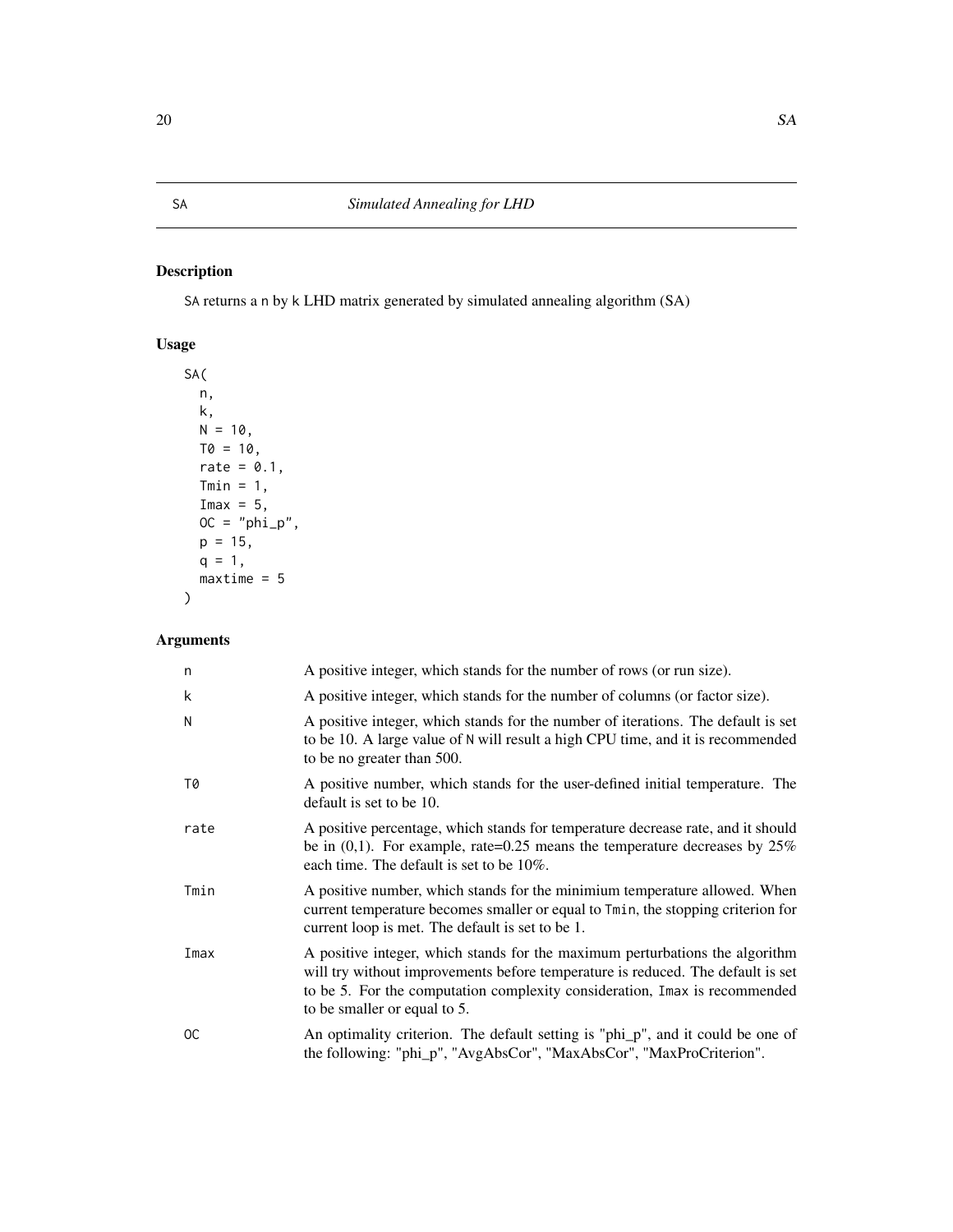<span id="page-20-0"></span>

| р       | A positive integer, which is the parameter in the phi_p formula, and p is prefered<br>to be large. The default is set to be 15.                                                                                                               |
|---------|-----------------------------------------------------------------------------------------------------------------------------------------------------------------------------------------------------------------------------------------------|
| q       | The default is set to be 1, and it could be either 1 or 2. If q is 1, dij is the<br>Manhattan (rectangular) distance. If q is 2, $di$ j is the Euclidean distance.                                                                            |
| maxtime | A positive number, which indicates the expected maximum CPU time given by<br>user, and it is measured by minutes. For example, maxtime=3.5 indicates the<br>CPU time will be no greater than three and half minutes. The default is set to be |

If all inputs are logical, then the output will be a n by k LHD.

#### References

Morris, M.D., and Mitchell, T.J. (1995) Exploratory designs for computer experiments. *Journal of Statistical Planning and Inference*, 43, 381-402.

# Examples

```
#generate a 5 by 3 maximin distance LHD with the default setting
try=SA(n=5,k=3)
try
phi_p(try) #calculate the phi_p of "try".
#Another example
#generate a 8 by 4 nearly orthogonal LHD
try2=SA(n=8,k=4,OC="AvgAbsCor")
try2
AvgAbsCor(try2) #calculate the average absolute correlation.
```
SA2008 *Simulated Annealing for LHD with Multi-objective Optimization Approach*

# Description

SA2008 returns a n by k LHD matrix generated by simulated annealing algorithm with multiobjective optimization approach

# Usage

SA2008( n, k,  $N = 10$ ,  $T0 = 10$ ,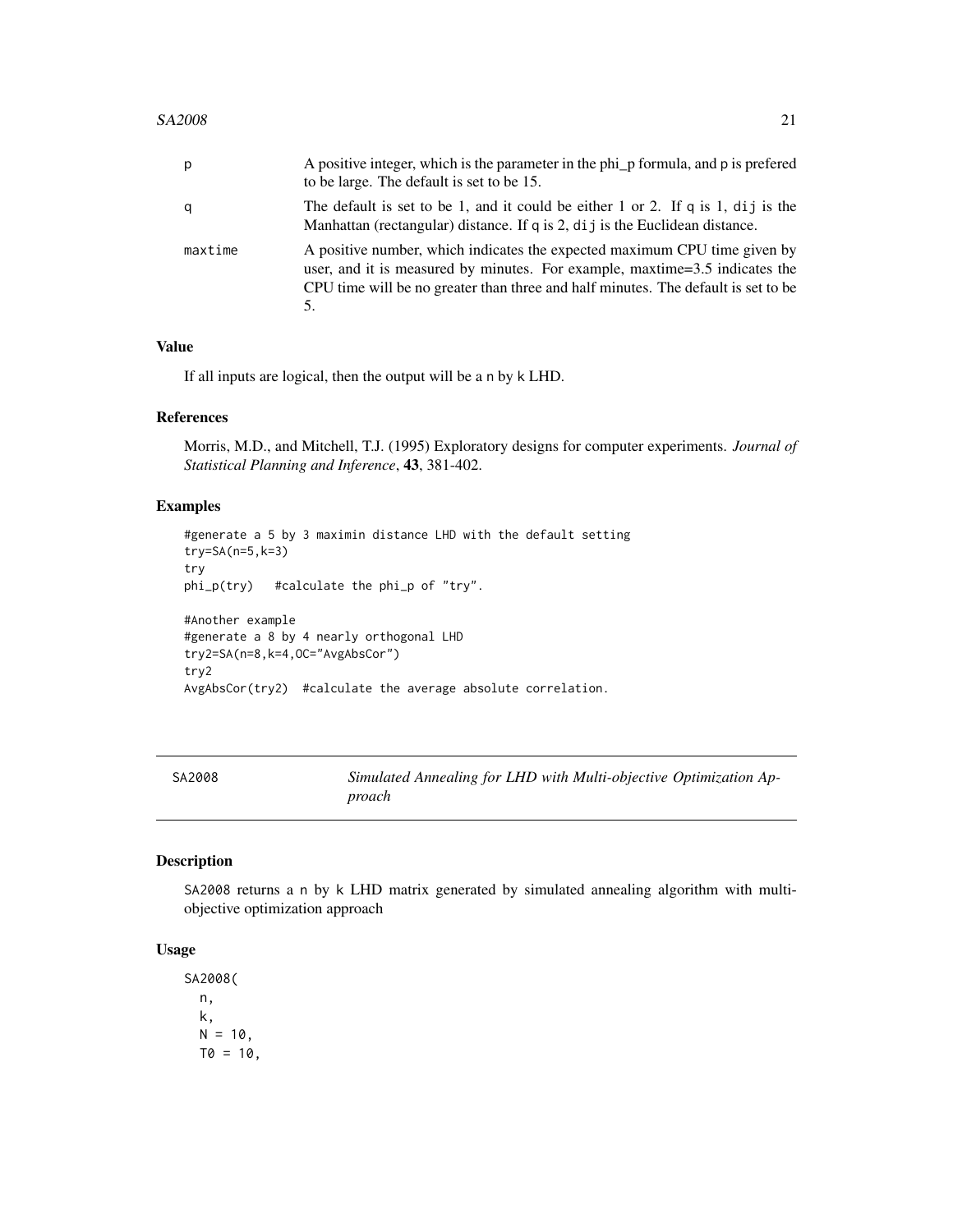```
rate = 0.1,
 Tmin = 1,
  Imax = 5,
 OC = "phi\_p",p = 15,
 q = 1,maxtime = 5\mathcal{E}
```
# Arguments

| n             | A positive integer, which stands for the number of rows (or run size).                                                                                                                                                                                                        |
|---------------|-------------------------------------------------------------------------------------------------------------------------------------------------------------------------------------------------------------------------------------------------------------------------------|
| k             | A positive integer, which stands for the number of columns (or factor size).                                                                                                                                                                                                  |
| N             | A positive integer, which stands for the number of iterations. The default is set<br>to be 10. A large value of N will result a high CPU time, and it is recommended<br>to be no greater than 500.                                                                            |
| T0            | A positive number, which stands for the user-defined initial temperature. The<br>default is set to be 10.                                                                                                                                                                     |
| rate          | A positive percentage, which stands for temperature decrease rate, and it should<br>be in $(0,1)$ . For example, rate=0.25 means the temperature decreases by 25%<br>each time. The default is set to be 10%.                                                                 |
| Tmin          | A positive number, which stands for the minimium temperature allowed. When<br>current temperature becomes smaller or equal to Tmin, the stopping criterion for<br>current loop is met. The default is set to be 1.                                                            |
| Imax          | A positive integer, which stands for the maximum perturbations the algorithm<br>will try without improvements before temperature is reduced. The default is set<br>to be 5. For the computation complexity consideration, Imax is recommended<br>to be smaller or equal to 5. |
| <sub>OC</sub> | An optimality criterion. The default setting is "phi_p", and it could be one of<br>the following: "phi_p", "AvgAbsCor", "MaxAbsCor", "MaxProCriterion".                                                                                                                       |
| p             | A positive integer, which is the parameter in the phi_p formula, and p is prefered<br>to be large. The default is set to be 15.                                                                                                                                               |
| q             | The default is set to be 1, and it could be either 1 or 2. If $q$ is 1, dij is the<br>Manhattan (rectangular) distance. If q is 2, dij is the Euclidean distance.                                                                                                             |
| maxtime       | A positive number, which indicates the expected maximum CPU time given by<br>user, and it is measured by minutes. For example, maxtime=3.5 indicates the<br>CPU time will be no greater than three and half minutes. The default is set to be<br>5.                           |

# Value

If all inputs are logical, then the output will be a n by k LHD. This modified simulated annealing algorithm reduces columnwise correlations and maximizes minimum distance between design points simultaneously, with a cost of more computational complexity.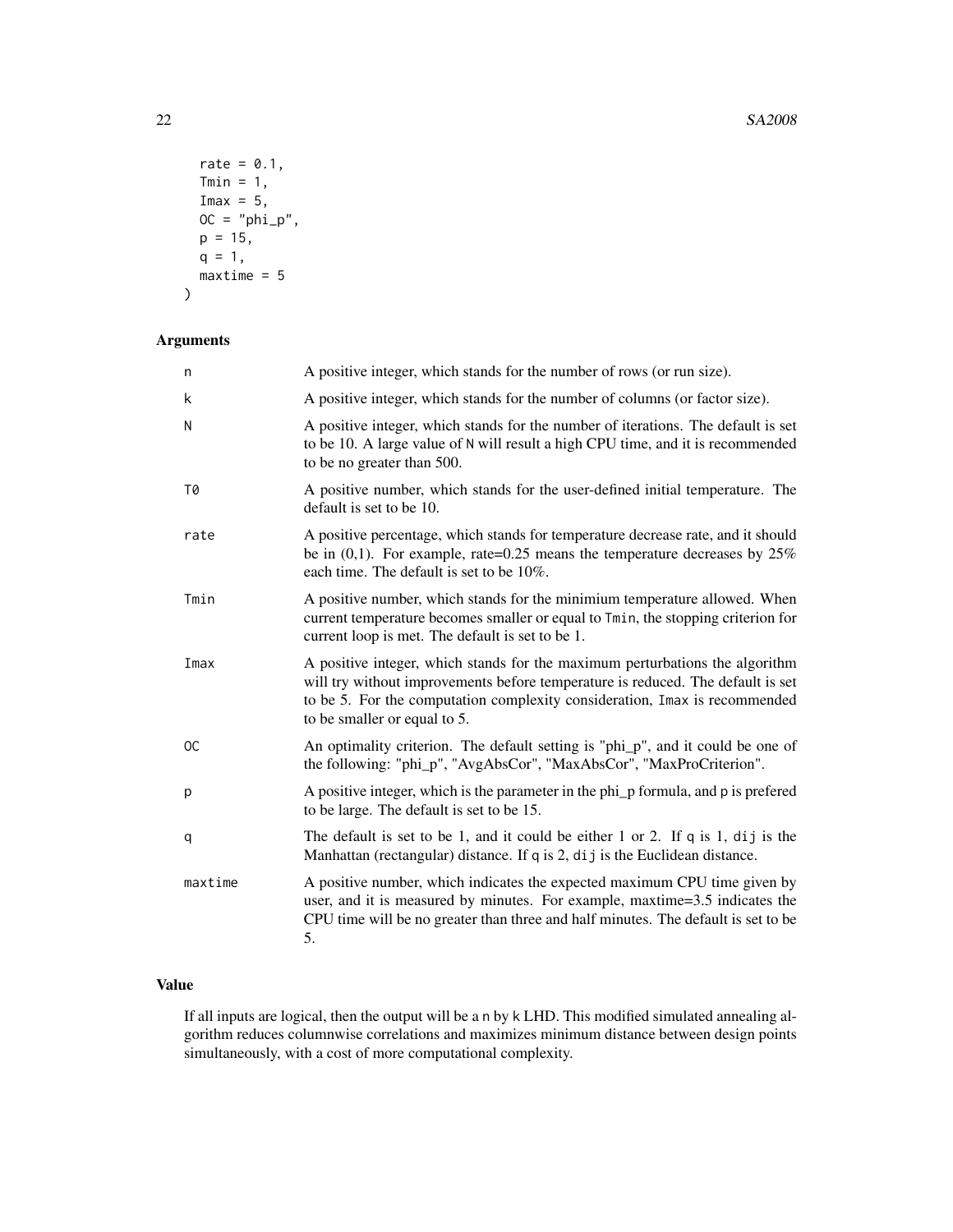#### <span id="page-22-0"></span> $SLHD$  23

# References

Joseph, V.R., and Hung, Y. (2008) Orthogonal-maximin Latin hypercube designs. *Statistica Sinica*, 18, 171-186.

# Examples

```
#generate a 5 by 3 maximin distance LHD with the default setting
try=SA2008(n=5,k=3)
try
phi_p(try) #calculate the phi_p of "try".
#Another example
#generate a 8 by 4 nearly orthogonal LHD
try2=SA2008(n=8,k=4,OC="AvgAbsCor")
try2
AvgAbsCor(try2) #calculate the average absolute correlation.
```
SLHD *Sliced Latin Hypercube Design (SLHD)*

# Description

SLHD returns a n by k LHD matrix generated by improved two-stage algorithm

### Usage

```
SLHD(
 n,
 k,
 t = 1,
 N = 10,
 T0 = 10,
 rate = 0.1,
 Tmin = 1,
 Imax = 3,
 OC = "phi\_p",p = 15,
 q = 1,
 stage2 = FALSE,
 maxtime = 5)
```

| A positive integer, which stands for the number of rows (or run size).       |
|------------------------------------------------------------------------------|
| A positive integer, which stands for the number of columns (or factor size). |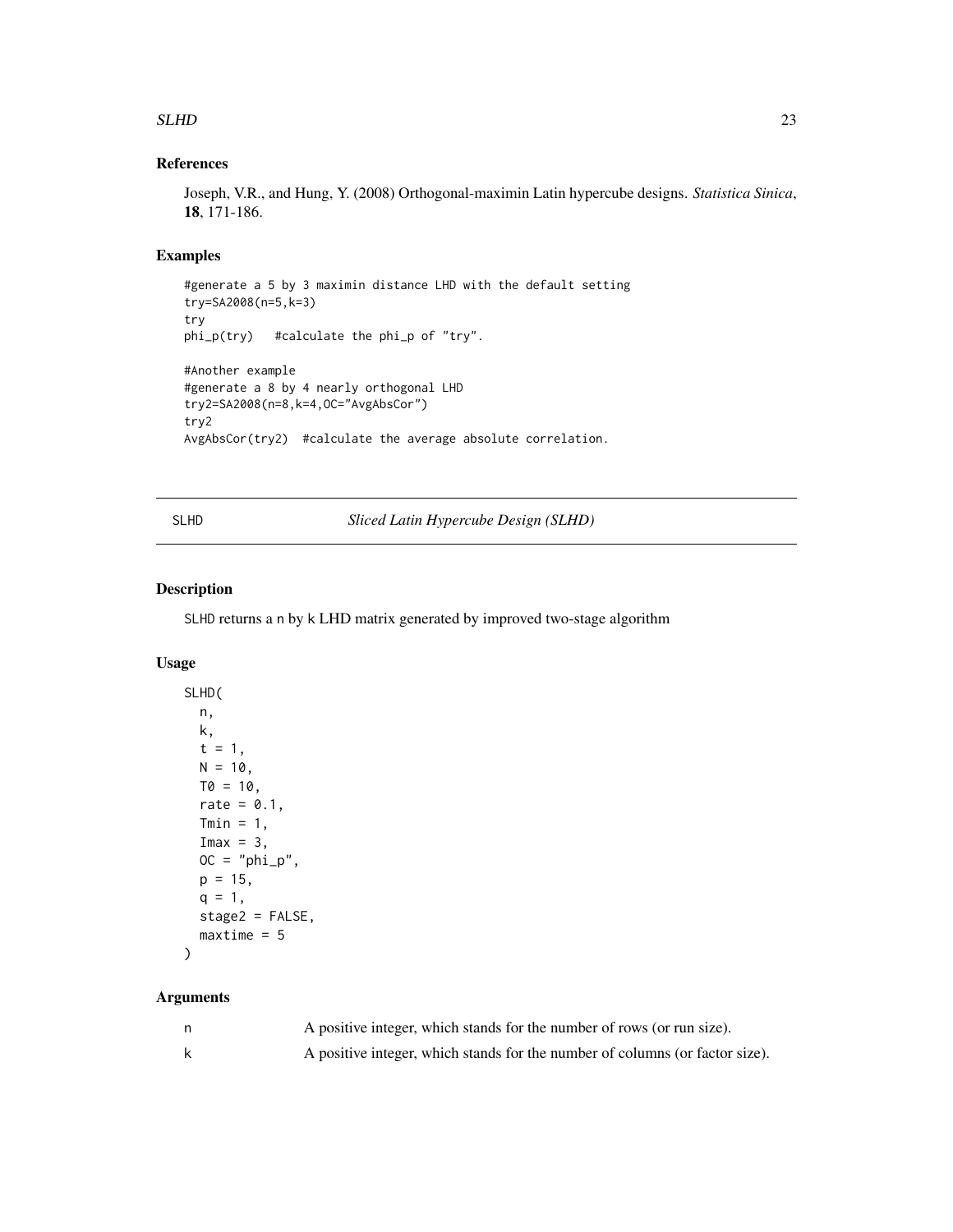| t             | A positive integer, which stands for the number of slices. $n/t$ must be a positive<br>integer, that is, n is divisible by t. t must be smaller or equal to k when n is 9 or<br>larger. t must be smaller than k when n is smaller than 9. Otherwise, the funtion<br>will never stop. The default is set to be 1. |
|---------------|-------------------------------------------------------------------------------------------------------------------------------------------------------------------------------------------------------------------------------------------------------------------------------------------------------------------|
| N             | A positive integer, which stands for the number of iterations. The default is set<br>to be 10. A large value of N will result a high CPU time, and it is recommended<br>to be no greater than 500.                                                                                                                |
| T0            | A positive number, which stands for the user-defined initial temperature. The<br>default is set to be 10.                                                                                                                                                                                                         |
| rate          | A positive percentage, which stands for temperature decrease rate, and it should<br>be in $(0,1)$ . For example, rate=0.25 means the temperature decreases by 25%<br>each time. The default is set to be 10%.                                                                                                     |
| Tmin          | A positive number, which stands for the minimium temperature allowed. When<br>current temperature becomes smaller or equal to Tmin, the stopping criterion for<br>current loop is met. The default is set to be 1.                                                                                                |
| Imax          | A positive integer, which stands for the maximum perturbations the algorithm<br>will try without improvements before temperature is reduced. The default is set<br>to be 5. For the computation complexity consideration, Imax is recommended<br>to be smaller or equal to 5.                                     |
| <sub>OC</sub> | An optimality criterion. The default setting is "phi_p", and it could be one of<br>the following: "phi_p", "AvgAbsCor", "MaxAbsCor", "MaxProCriterion".                                                                                                                                                           |
| p             | A positive integer, which is the parameter in the phi_p formula, and p is prefered<br>to be large. The default is set to be 15.                                                                                                                                                                                   |
| q             | The default is set to be 1, and it could be either 1 or 2. If $q$ is 1, dij is the<br>Manhattan (rectangular) distance. If q is 2, dij is the Euclidean distance.                                                                                                                                                 |
| stage2        | A logic input argument, and it could be either FALSE or TRUE. If stage2 is<br>FALSE (the default setting), SLHD will only implement the first stage of the<br>algorithm. If stage2 is TRUE, SLHD will implement the whole algorithm.                                                                              |
| maxtime       | A positive number, which indicates the expected maximum CPU time given by<br>user, and it is measured by minutes. For example, maxtime=3.5 indicates the<br>CPU time will be no greater than three and half minutes. The default is set to be<br>5.                                                               |

If all inputs are logical, then the output will be a n by k LHD. As mentioned from the original paper, the first stage plays a much more important role since it optimizes the slice level. More resources should be given to the first stage if computational budgets are limited. Let m=n/t, where m is the number of rows for each slice, if  $(m)^k$  » n, the second stage becomes optional. That is the reason why we add a stage2 parameter to let users decide if the second stage is needed.

# References

Ba, S., Myers, W.R., and Brenneman, W.A. (2015) Optimal Sliced Latin Hypercube Designs. *Technometrics*, 57, 479-487.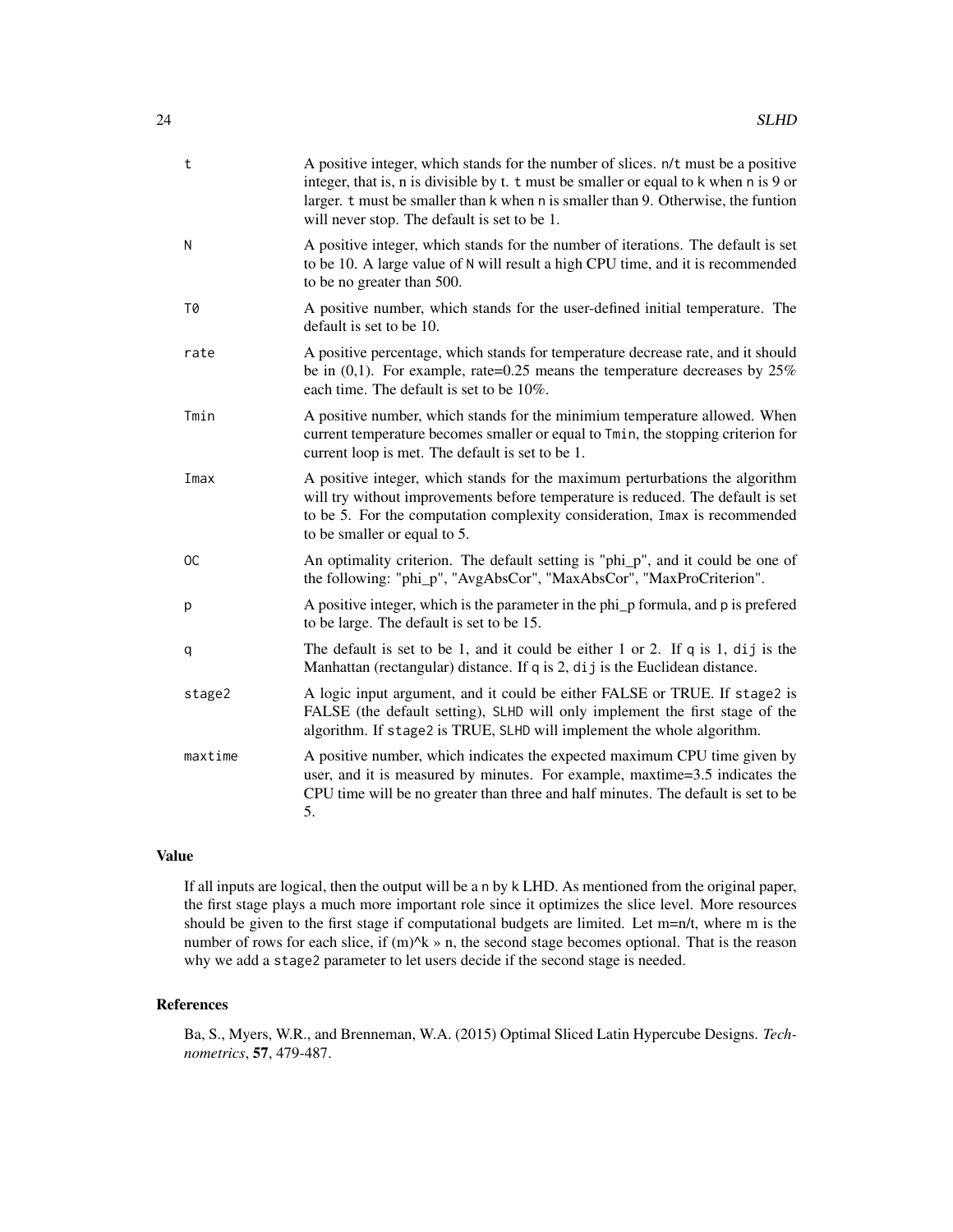#### <span id="page-24-0"></span> $WT$  25

#### Examples

```
#generate a 5 by 3 maximin distance LHD with the default setting
try=SLHD(n=5,k=3)
try
phi_p(try) #calculate the phi_p of "try".
#generate a 5 by 3 maximin distance LHD with stage II
#let stage2=TRUE and other input are the same as above
try2=SLHD(n=5,k=3,stage2=TRUE)
try2
phi_p(try2) #calculate the phi_p of "try2".
#Another example
#generate a 8 by 4 nearly orthogonal LHD
try3=SLHD(n=8,k=4,OC="AvgAbsCor",stage2=TRUE)
try3
AvgAbsCor(try3) #calculate the average absolute correlation.
```
#### WT *Williams Transformation*

#### Description

WT returns a matrix after implementing the Williams transformation

#### Usage

 $WT(X, baseline = 1)$ 

#### Arguments

| X        | A matrix object. In general, X stands for the design matrix, e.g. an LHD or a<br>GLP design.             |
|----------|----------------------------------------------------------------------------------------------------------|
| baseline | A integer, which defines the minimum value for each column of the matrix. The<br>default is set to be 1. |

#### Value

If all inputs are logical, then the output will be a matrix whose sizes are the same as input matrix.

# References

Williams, E. J. (1949) Experimental designs balanced for the estimation of residual effects of treatments. *Australian Journal of Chemistry*, 2, 149-168.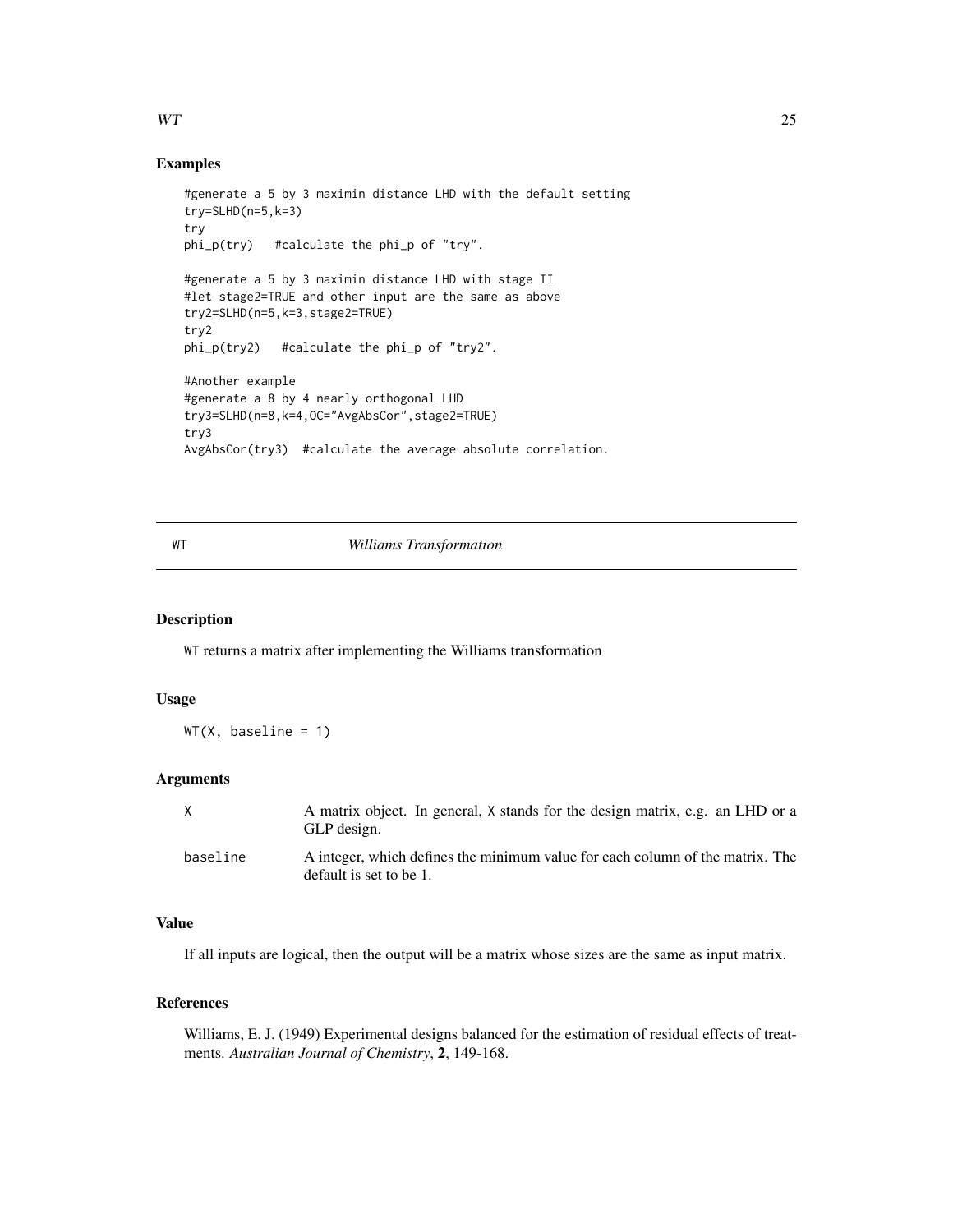# Examples

```
#create a toy LHD with 5 rows and 3 columns
toy=rLHD(n=5,k=3);toy
toy2=toy-1;toy2 #make elements of "toy" become 0, 1, 2, 3, 4#Implementing Williams transformation on both toy and toy2:
#The result shows that "WT" function is able to detect the
#elements of input matrix and make adjustments.
WT(toy)
WT(toy2)
#Change the baseline
WT(toy,baseline=5)
WT(toy,baseline=10)
```